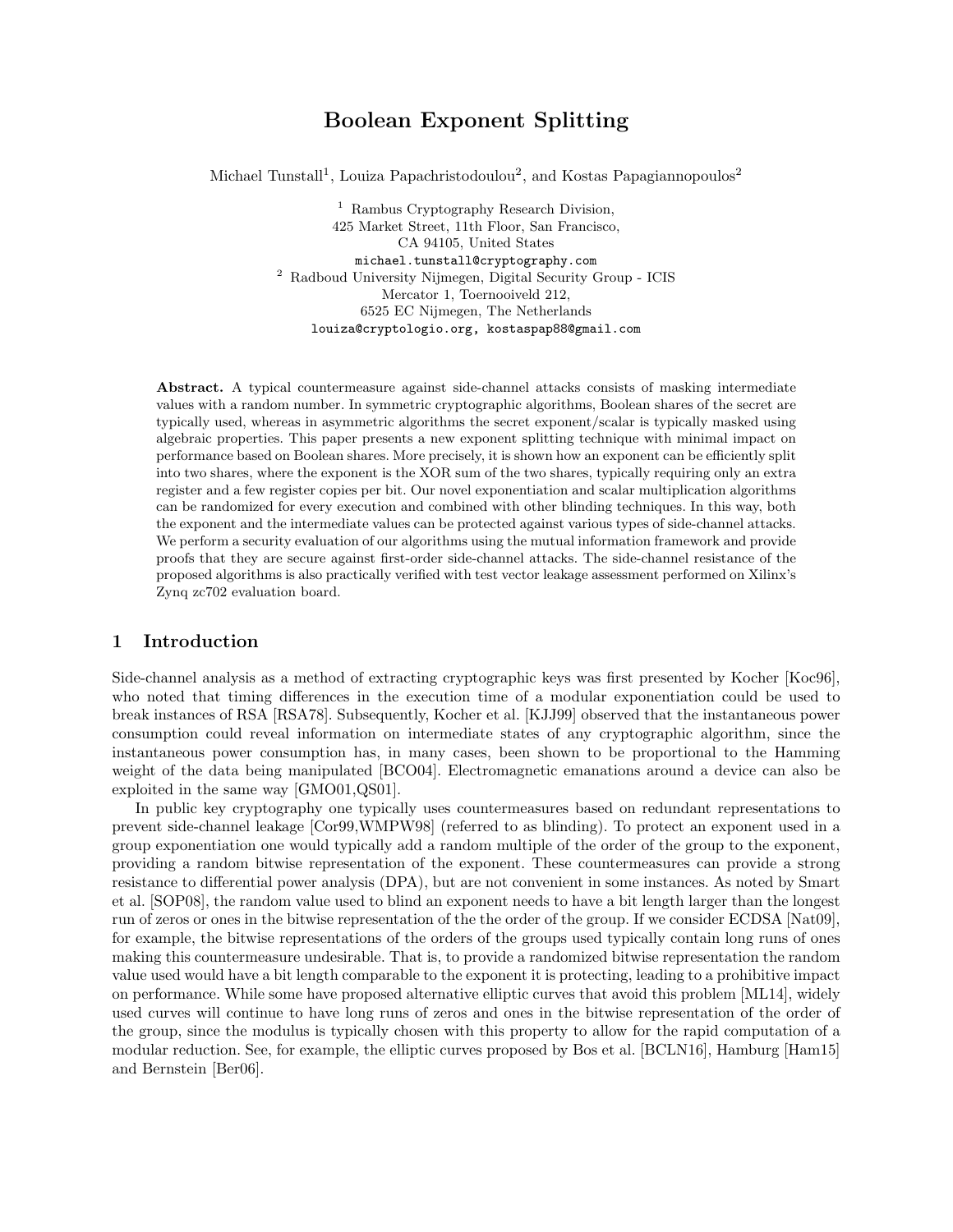This paper improves upon those exponent blinding techniques by using a two-share Boolean split of the exponent. This is very surprising at first, because the arithmetic operations involved in exponentiation algorithms do not seem to combine well with bitwise XOR operations. The trick is to use exponentiation algorithms involving several (normally two) varying group elements in their main loop, such as the Montgomery powering ladder or Joye's double-and-add-always algorithm. The choice of which group element to update at each step of the algorithm can then be somewhat decoupled from the expression assigned to it. When the exponent is split into two Boolean shares, roughly speaking, one share can be used on one side of assignments while the other share is used on the other side. It is clearly not possible to achieve such a complete decoupling, but one can come close enough that the actual bits of the exponent do not need to be computed explicitly at any step of the algorithm.

#### 1.1 Related Work.

Exponent splitting is a known countermeasure that comes in various forms (additive, multiplicative, Euclidean) [CJ01,CJ03]. It is generally avoided in practice, because it typically doubles the execution time. Negre and Plantard [NP16] proposed a regular modular exponentiation using multiplicative half-size splitting. This method, although performing  $16\%$  faster than related splitting algorithms, is still not very efficient since two exponentiations (of half-sized words) have to be performed. Moreover, it is only secure against SPA, but not against DPA, collision or template attacks. The authors propose randomizing the exponent to protect against those types of attacks, which should have additional performance overhead.

The countermeasures proposed in this paper are based on a novel exponent splitting technique with minimal performance overhead. Apart from randomizing the exponent, the algorithms can be used to hide the exponent length and prevent leakage from intermediate values. One could also consider our algorithms as an enhancement of algorithmic countermeasures to address-bit side-channel attacks (ADPA) [MDS99,MD99,IIT02], where one attempts to conduct a DPA on the addresses of registers or memory locations rather than the intermediate states of an algorithm.

May et al. [MMS01] proposed a hardware countermeasure to address-bit side-channel attacks where registers used to compute an exponentiation algorithm would be randomly renamed. This idea was extended to software by Itoh et al. [IIT03] and Izumi et al. [IISO10] who proposed exponentiation algorithms where accesses to memory locations, or registers, is randomized from one execution to another. Address-bit sidechannel attacks, and the specific countermeasures, have received relatively little attention in the literature since blinding methods typically randomize the bitwise representation of an exponent, and therefore the accessed addresses [Cor99,CJ01].

#### 1.2 Contribution.

In this paper, we present a *new countermeasure for exponent splitting*. We describe a method of splitting an exponent into two Boolean shares, analogous to the countermeasures that one would use for an implementation of a block cipher and similar to the countermeasures used to prevent address-bit side-channel attacks [MDS99,MD99,IIT02]. Having embedded devices as our targeted implementation, and an adversary able to get useful information from the length of the exponent or the intermediate values, we provide a number of secure algorithms against a broad range of side-channel attacks.

At the same time, the modifications that are required to a group exponentiation algorithm have negligible effect on the time required to compute the actual group exponentiation, which is a significant advantage over previous examples of exponent splitting [CJ01,CJ03].

In addition, our method can be efficiently combined with blinding techniques applied to the input to a group exponentiation algorithm, in order to prevent leakage of the intermediate values. We further demonstrate that the proposed algorithms can be used to compute an ECDSA signature where the nonce is generated in two shares that do not need to be combined. Hence, providing a convenient method for implementing a side-channel resistant instance of ECDSA with no significant impact on performance.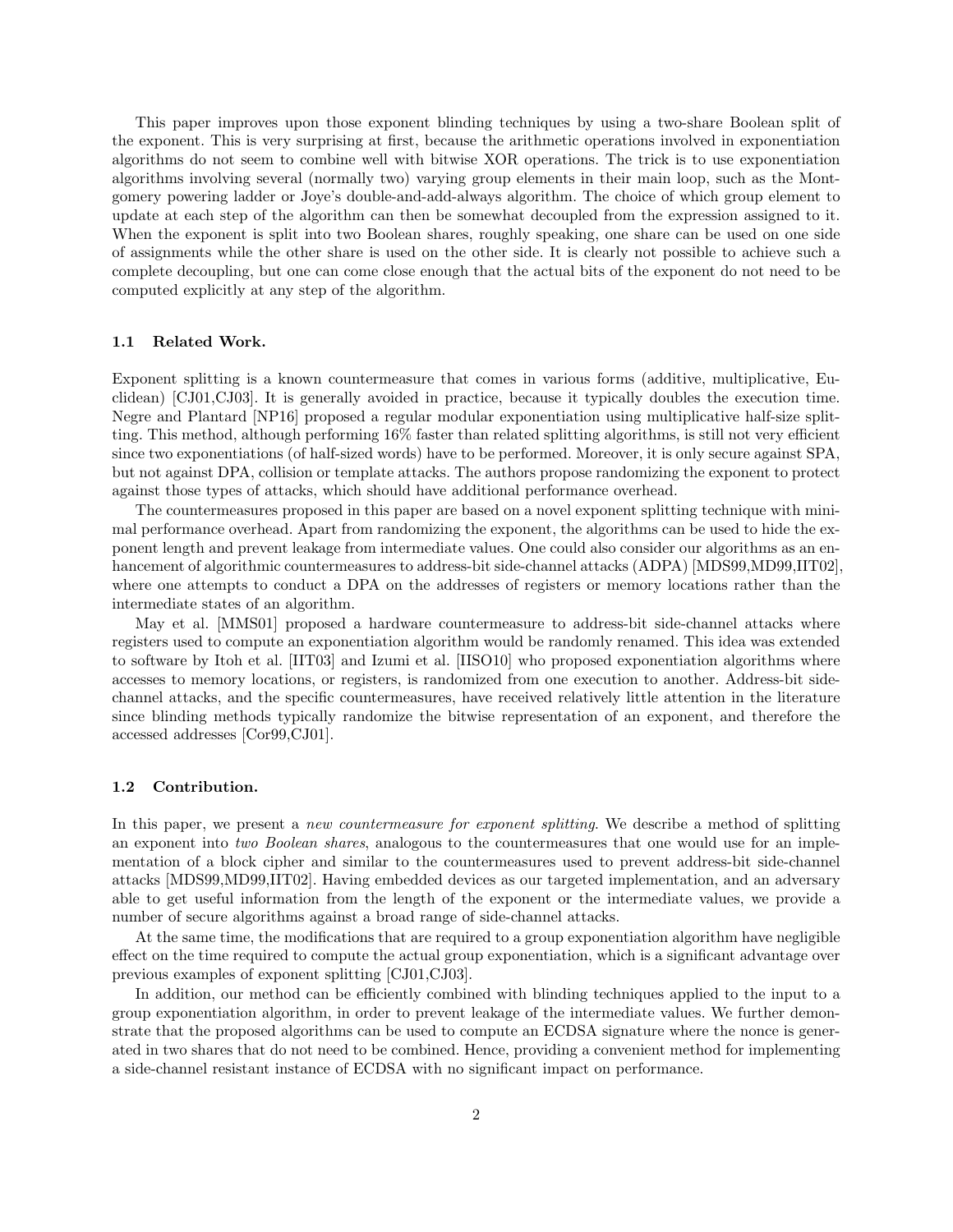A further property that two of our algorithms have is that the exponent (or scalar) length can be hidden. The way the operations are handled by registers combining the Boolean splitting of the exponent can provide some algorithms with the useful property of tolerating leading zero bits.

Finally, the method of Boolean exponent splitting, cornerstone of the proposed algorithms, is evaluated in terms of security. An evaluation using the information-theoretic framework of Standaert et al. [SMY09] and a Test Vector Leakage Assessement (TVLA) by Goodwill et al. [GJJR11] are performed. We investigate the usual leakage models based on data or location leakage and show that an adversary would need either a second-order data attack or a third-order location attack to successfully break the security of our algorithms. In addition, we present for the first time a hybrid model, where data leakage is combined with location leakage, offering new exploitation opportunities. The rich interactions between data and location leakage corroborates the need for holistic countermeasures that encompass a wide spectrum of side-channel attacks.

#### 1.3 Organization of the paper.

The rest of this paper is organized as follows: In Section 2, we describe previously proposed exponent splitting methods, their efficiency and known attacks against these countermeasures. Section 3 presents our proposed methods of exponent splitting based on an XOR operation. More precisely, Sections 3.1-3.2, present the splitting method on various regular exponentiation algorithms. We show that when XOR-splitting is applied, each algorithm is resistant against first-order side-channel attacks. In Section 3.3 we present our splitting method in the context of scalar multiplication for elliptic curves. In Section ??, we demonstrate how this method can be used to generate an ECDSA signature where only shares of the random nonce are manipulated. An efficient algorithm to transform the Boolean share to multiplicative is also presented and shown to be first-order secure. We further provide details on how our countermeasure can be used with ECDH. Section 5 presents an extensive security evaluation of our algorithms based on formal methods and the mutual information framework. Data and location leakage diagrams are also presented here, together with the hybrid leakage attack. Section 6 discusses implementation considerations and shows the results of TVLA of a practical implementation on a Xilinx Zynq evaluation board. Finally, we conclude in Section 7.

# 2 Exponent Splitting Methods

The critical operation in public key cryptographic algorithms is exponentiation in a certain group G of order  $\mu$ , where the input message  $x \in \mathbb{G}$  is raised by a secret exponent  $\kappa$  and the result  $y = x^{\kappa}$  is the public output of the algorithm. When implementing a group exponentiation algorithm the exponent is typically blinded by adding some random multiple of the order of the group to the exponent. Trivially,  $(r\mu) + \kappa \equiv \kappa \pmod{\mu}$  for  $r, \kappa \in \mathbb{Z}$  where r is random. Hence, computing  $x^{\kappa+r\mu}$  is equivalent to computing  $x^{\kappa}$ . While this randomizes the bitwise representation of an exponent, the entire exponent is still equivalent to the exponent in a given group. Examples of attacks that have been proposed include analyzing a single trace (from SPA [KJJ99] to collisions in manipulated values [WvWM11,KKYH10,HKT15]) or attempting to find collisions in the random values used to then derive a (blinded) exponent [SI11].

One method that can hinder these attacks, is to split an exponent into two values whose bitwise representations are random. Then one would compute a group exponentiation where the combined effect of the two values is equivalent to that of the desired exponent. There are several methods of exponent splitting proposed by Clavier and Joye [CJ01]:

- **Additive Splitting.** For a random integer r with bit-length smaller or equal to the exponent  $\kappa$ , we can define  $\kappa = r + (\kappa - r)$ . The output of the modular exponentiation  $y = x^{\kappa}$  in G can be computed by calculating  $y = x^r \cdot x^{\kappa - r}$  in  $\mathbb{G}$ .
- **Multiplicative Splitting.** For some group  $\mathbb{G}$  we can define  $k' = k r^{-1} \text{ mod } |\mathbb{G}|$  for some integer r. Then the exponentiation  $y = x^k$  in G can be computed by using  $y = (x^r)^{k'}$  mod |G|.

The same techniques can be applied to scalar multiplication algorithms for elliptic curves (ECs), in order to hide the secret scalar. The problem with these methods of exponent splitting is that they will typically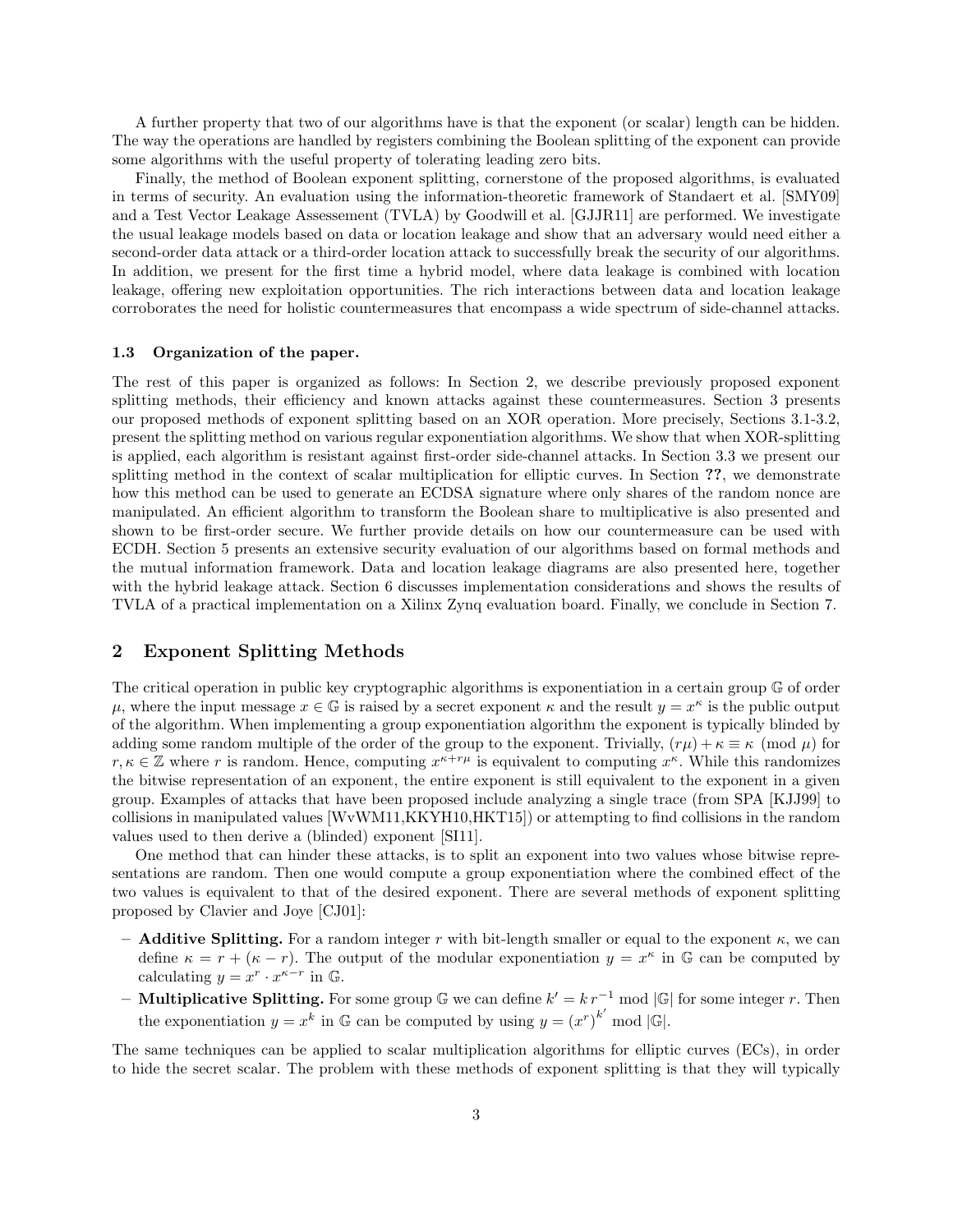double the time required to compute a group exponentiation, because  $r$  is required to have a bit-length similar to the exponent. A practical attack by Feix et al. [FRV14] demonstrates that a blinded scalar can be determined if  $r$  is too small.

A further method described by Ciet and Joye [CJ03] is:

- Euclidean Splitting. By writing the exponent as  $k = |k/r|r + k \text{ mod } r$  and letting  $s = x^r$  for some r, then  $y = x^k$  can be computed by  $y = s^{k'} \times x^k \mod r = (x^r)^{k'} \times x^k \mod r$ , where  $k' = |k/r|$ .

The impact on the time required to compute an exponentiation is lower than the other splitting methods listed above. In fact, in [CJ03] the authors evaluated this variant applied to Shamir's double ladder to have the same cost as the 'double-and-add-always' algorithm (equivalent to the 'square-and-multiply-always' for exponentiation). Precomputation of powers of s can reduce the exponentiation cost compared to additive or multiplicative splitting. However, this method has the same constraints as adding a multiple of the group order. That is, r needs to have a bit length larger than the longest run of ones and zeros in  $k$  and will have a significant impact on performance in many cases [SOP08].

### 3 Boolean Exponent Splitting Methods

In this section, we propose methods of exponent splitting based on XOR operation, and how an XOR-split exponent can be applied to the Montgomery powering ladder.

#### 3.1 Montgomery Powering Ladder

The Montgomery Powering Ladder (MPL) was originally proposed as a means of speeding up scalar multiplication over ECs and later shown to be applicable to multiplicative written Abelian groups [Mon87,JY02]. We recall the description of the MPL given by Joye and Yen [JY02]: We consider the problem of computing  $y = x^{\kappa}$  in G for inputs x and  $\kappa$ . Let  $\sum_{i=0}^{n-1} k_i 2^i$  be the binary expansion of  $\kappa$  with bit length n (for ease of expression we shall also denote this as  $(k_{n-1},...,k_0)_2$  where convenient). Then, defining  $L_j = \sum_{i=j}^{n-1} k_i 2^{i-j}$ and  $H_i = L_i + 1$ , we have

$$
L_j = 2 L_{j+1} + k_j = L_{j+1} + H_{j+1} + k_j - 1 = 2 H_{j+1} + k_j - 2
$$
\n<sup>(1)</sup>

and so we obtain

$$
(L_j, H_j) = \begin{cases} (2 L_{j+1}, L_{j+1} + H_{j+1}) & \text{if } k_j = 0, \\ (L_{j+1} + H_{j+1}, 2 H_{j+1}) & \text{if } k_j = 1. \end{cases}
$$
 (2)

If we consider one register containing  $x^{L_j}$  and another containing  $x^{H_j}$  then (2) implies that

$$
(x^{L_j}, x^{H_j}) = \begin{cases} \left( (x^{L_{j+1}})^2, x^{L_{j+1}} \cdot x^{H_{j+1}} \right) & \text{if } k_j = 0, \\ \left( x^{L_{j+1}} \cdot x^{H_{j+1}}, \left( x^{H_{j+1}} \right)^2 \right) & \text{if } k_j = 1. \end{cases}
$$

Given that  $L_0 = k$  one can build an exponentiation algorithm that requires two group operations per bit of the exponent. Joye and Yen give several different versions, one of which is shown in Algorithm 1. All these methods are highly regular, meaning that a deterministic sequence of operations is executed for an exponent of a given bit length.

In applying an XOR-split exponent to MPL we use one share to dictate the address accessed and the other to act as the exponent. That is, we consider (2), where the previous round may provide either  $(L_i, H_i)$ or  $(H_j, L_j)$  and the computation changed accordingly.

Let  $S_{0,j} = L_j$  and  $S_{1,j} = H_j$  and  $\sum_{i=0}^{n-1} a_i 2^i$  be the binary expansion of A with bit length n (i.e. the same bit length as the exponent). Then we can use the values of  $a_i$  to dictate whether a pair of registers holds  $(L_i, H_i)$  or  $(H_i, L_i)$ . Specifically, (2) can be rewritten as

$$
(S_{a_j,j}, S_{\neg a_j,j}) = \begin{cases} (2S_{a_j,j+1}, S_{a_j,j+1} + S_{\neg a_j,j+1}) & \text{if } k_j = 0, \\ (S_{a_j,j+1} + S_{\neg a_j,j+1}, 2S_{\neg a_j,j+1}) & \text{if } k_j = 1. \end{cases}
$$
(3)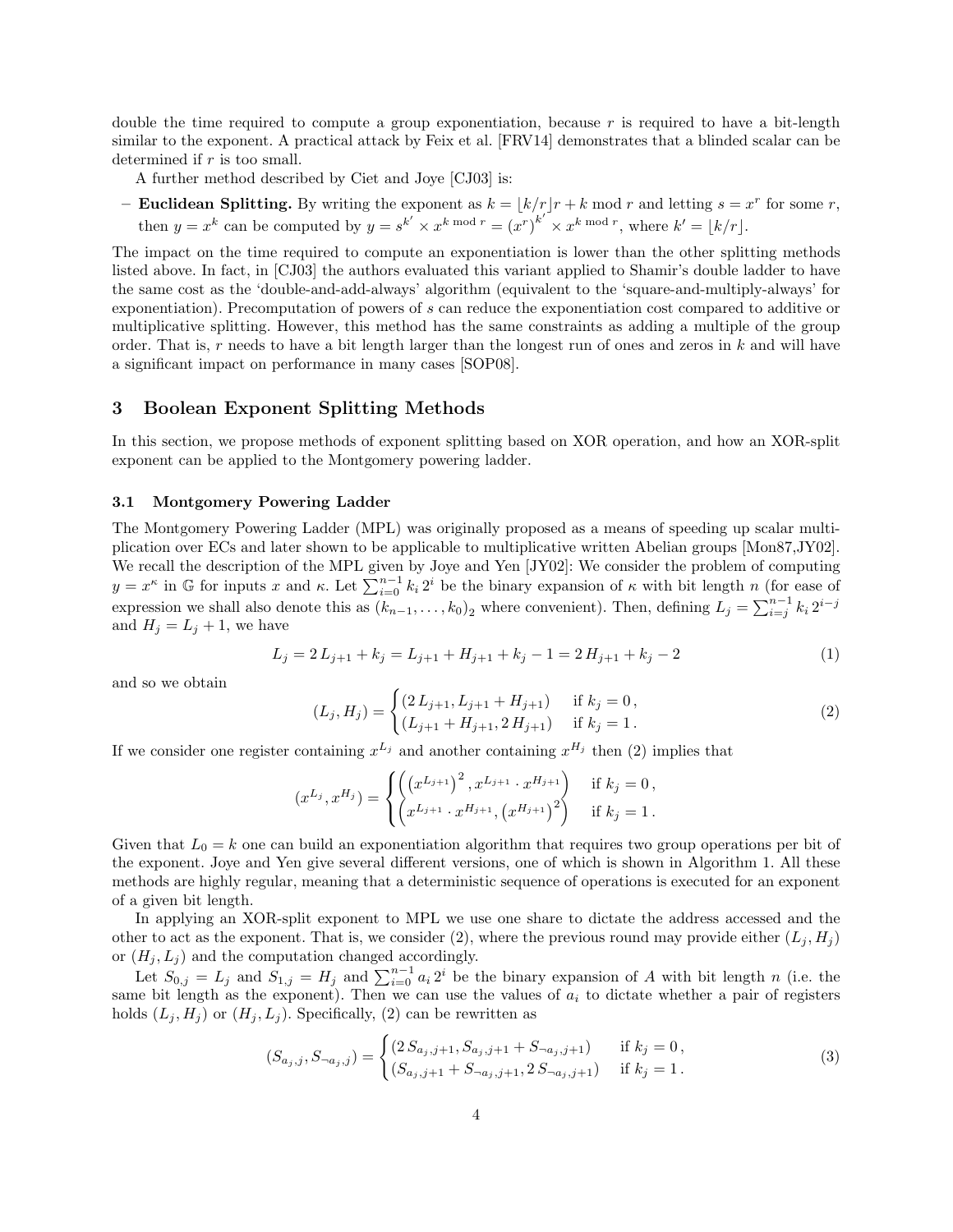Algorithm 1: Montgomery Ladder

**Input:**  $x \in \mathbb{G}$ , an *n*-bit integer  $\kappa = \sum_{i=0}^{n-1} k_i 2^i$ Output:  $x^{\kappa}$ 1  $R_0 \leftarrow 1_{\mathbb{G}}$ ;  $R_1 \leftarrow x$ ; 2 for  $i = n - 1$  down to 0 do 3  $R_{\neg k_i} \leftarrow R_{k_i} \cdot R_{\neg k_i}$ ; 4 |  $R_{k_i} \leftarrow (R_{k_i})^2$ ; 5 end 6 return  $R_0$ 

In (3), the values of  $L_j$  and  $H_j$  are assigned to S in an order dictated by the binary expansion of A. Generating A as a random sequence of bits could provide some side-channel resistance, but does not protect the exponent.

We further consider  $\sum_{i=0}^{n-1} a_i 2^i$  and  $\sum_{i=0}^{n-1} b_i 2^i$  be the binary expansion of A and B, respectively, where  $\kappa = A \oplus B$  of bit length n. We note that, as above,  $\sum_{i=0}^{n-1} k_i 2^i$  is the binary expansion of  $\kappa$  and  $k_i = a_i \oplus b_i$ for  $0 \leq i \leq n$ . Then (3) can be rewritten as

$$
(S_{a_j,j}, S_{\neg a_j,j}) = \begin{cases} (2S_{b_j,j+1}, S_{b_j,j+1} + S_{\neg b_j,j+1}) & \text{if } k_j = 0, \\ (S_{b_j,j+1} + S_{\neg b_j,j+1}, 2S_{\neg b_j,j+1}) & \text{if } k_j = 1. \end{cases}
$$
(4)

Rather than using the same value to control which order  $L_j$  and  $H_j$  are assigned and read, we use the bits of A to determine the order  $L_j$  and  $H_j$  are assigned, and the bits of B to determine the order they are read. The combined effect is that the order the  $L_j$  and  $H_j$  are assigned and read is dictated by the bits of  $\kappa$ .

We note that (4) implies

$$
(x^{S_{a_j,j}}, x^{S_{\neg a_j,j}}) = \begin{cases} \left( \left( x^{S_{b_j,j+1}} \right)^2, x^{S_{b_j,j+1}} \cdot x^{S_{\neg b_j,j+1}} \right) & \text{if } k_j = 0, \\ \left( x^{S_{b_j,j+1}} \cdot x^{S_{\neg b_j,j+1}}, \left( x^{S_{\neg b_j,j+1}} \right)^2 \right) & \text{if } k_j = 1. \end{cases}
$$

From which we can define Algorithm 2, which operates in much the same way as the MPL, as it produces a regular sequence of multiplications and squaring operations. However, one more register is required to allow the assignment in line 5 to affect  $R_0$  or  $R_1$ . This algorithm is the basis that we use to present the essence of Boolean-split exponent. Algorithm 2 is largely equivalent to an algorithm proposed by Izumi et al. [IISO10] where we set the multiplication in line 4 to operate in a random order as it provides a better resistance to collision attacks, as demonstrated by Kim et al. [KKYH10]. We discuss this further in Section 3.3.

The intermediate states of the registers are not randomized in Algorithm 2 and would require additional countermeasures to provide a secure implementation. For example, inexpensive solutions such as randomizing projective points [WMPW98] or Ebeid and Lambert's blinding method for RSA [EL10] can be used (see Section 6). If we assume that the values held in registers  $\{R_0, R_1, R_2\}$  do not leak we can state the following:

## Lemma 1. An implementation of Algorithm 2 is resistant to first-order side-channel analysis.

Proof. It suffices to consider each intermediate state and verify that at least one random mask is applied. Verifying this for an entire group exponentiation would be tedious, but can be simplified if we consider two rounds of Algorithm 2. That is, if we consider round m, where  $0 \le m \le n-2$ , then the following operations are performed: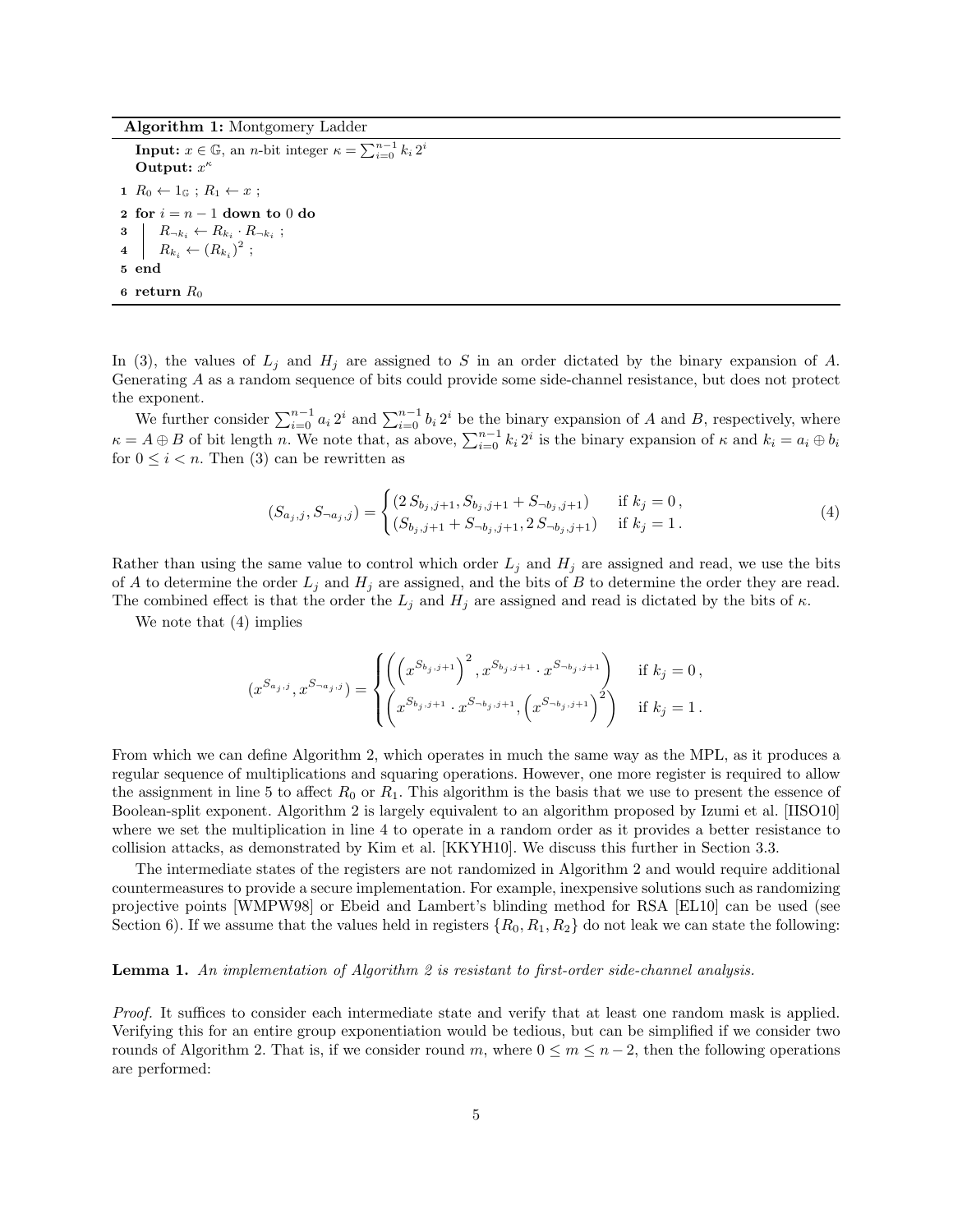Algorithm 2: Montgomery Ladder with XOR-Split Exponent I

**Input:**  $x \in \mathbb{G}$ , *n*-bit integers  $A = \sum_{i=0}^{n-1} a_i 2^i$  and  $B = \sum_{i=0}^{n-1} b_i 2^i$ **Output:**  $x^{\kappa}$  where  $\kappa = A \oplus B$  $1 R_0 \leftarrow 1_{\mathbb{G}}$ ;  $R_1 \leftarrow 1_{\mathbb{G}}$ ;  $R_2 \leftarrow 1_{\mathbb{G}}$ ; 2 b'  $\stackrel{R}{\leftarrow}$  {0, 1} ; R<sub>¬b'</sub>  $\leftarrow$  x ; 3 for  $i = n - 1$  down to 0 do 4  $R_2 \leftarrow R_{a_i} \cdot R_{\neg a_i}$ ; 5  $R_{a_i} \leftarrow (R_{(b_i \oplus b') \oplus a_i})^2$ ; 6  $R_{\neg a_i} \leftarrow R_2$ ;  $\begin{array}{ccc} \mathbf{7} & | & b' \leftarrow b_i ; \end{array}$ 8 end  $9$  return  $R_{b^\prime}$ 

| 1. $R_2 \leftarrow R_{a_m} \cdot R_{\neg a_m}$ | 6. $R_2 \leftarrow R_{a_{m+1}} \cdot R_{\neg a_{m+1}}$ |
|------------------------------------------------|--------------------------------------------------------|
| 2. $\alpha \leftarrow b_m \oplus b'$           | 7. $\alpha \leftarrow b_{m+1} \oplus b_m$              |
| 3. $\beta \leftarrow \alpha \oplus a_m$        | 8. $\beta \leftarrow \alpha \oplus a_{m+1}$            |
| 4. $R_{a_m} \leftarrow R_{\beta}^2$            | 9. $R_{a_{m+1}} \leftarrow R_{\beta}^2$                |
| 5. $R_{\neg a_m} \leftarrow R_2$               | 10. $R_{\neg a_{m+1}} \leftarrow R_2$                  |

Let the proposition  $\mathcal{P}(n)$  be that round  $n > 0$  is resistant to first-order side-channel analysis for the *n*-th treated bit of the exponent. If we consider the first round, we wish to show  $\mathcal{P}(1)$  is true and, in the above code fragment,  $b'$  is set to a random value from  $\{0, 1\}$ . Then, it is easy to see that:

- the results of the operations in lines 1, 4, 5, 6, 9 and 10 are dependent on the random values  $\{R_0, R_1, R_2\}$ .
- the results of the operations in lines 2, 3, 7 and 8 are uniformly distributed on  $\{0, 1\}$ .

If we assume that  $\mathcal{P}(m)$  is true for all  $m \in \{1, \ldots, n\}$ , then we consider  $\mathcal{P}(n+1)$  where b' is set to  $b_n$ . As  $b_n$  is one share of a previously treated exponent bit, it is indistinguishable from a random value from  $\{0, 1\}$ . The above statements regarding the results of the operations apply. Hence, by induction we have shown  $\mathcal{P}(n)$  is true for all  $n > 0$ . To complete the proof, we simply note that only half of the code fragment above will need to be considered in the last round.  $\Box$ 

Remark 1. In [IIT03], the authors present the randomized addressing method (RA), in order to provide protection against ADPA and eliminate the correlation between an exponent bit and the register where the result of an operation is stored. In this work, we do not limit our countermeasure to work only against ADPA. Our goal is to perform operations on different exponent shares, in a way that an adversary would need a combination of leakages (like Higher Order DPA combined with template attacks) in order to recover the exponent.

#### 3.2 Using Inverses

In this section we propose an algorithm more suited to groups where inversions can be readily computed. Le Duc et al. [LTT15] propose a straightforward variant of the Montgomery powering ladder that requires the computation of inverses. They note that (2) can be rewritten as

$$
(L_j, H_j) = \begin{cases} (H_j - 1, L_{j+1} + H_{j+1}) & \text{if } k_j = 0, \\ (L_{j+1} + H_{j+1}, L_j + 1) & \text{if } k_j = 1. \end{cases}
$$
 (5)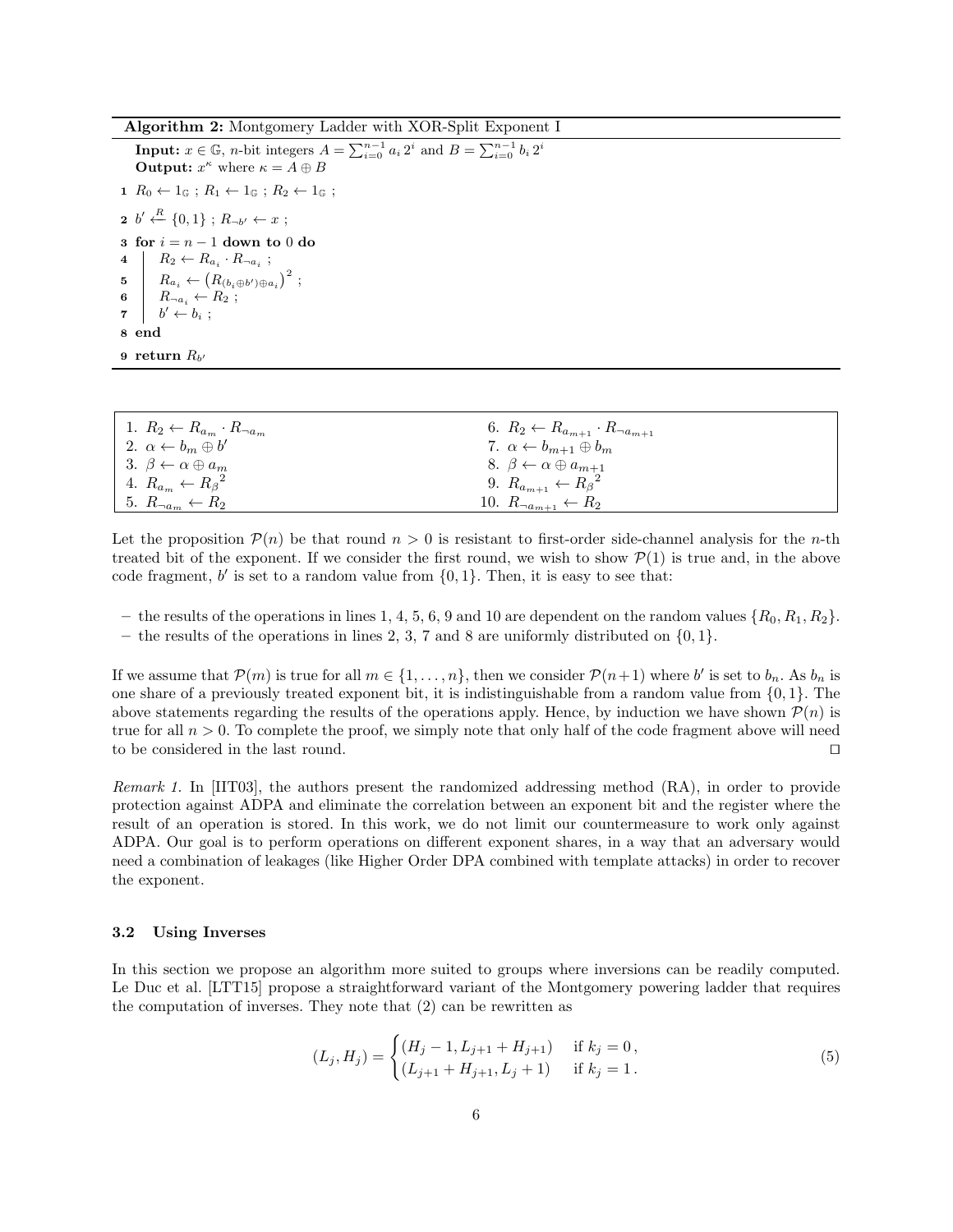From which we can define Algorithm 3. If we let  $T_{0,j} = L_j$  and  $T_{1,j} = H_j$ , or  $T_{0,j} = H_j$  and  $T_{1,j} = L_j$  and store the ordering in another variable we can rewrite (5) as

$$
(T_{0,j}, T_{1,j}) = \begin{cases} (L_j, H_j) & \text{if } k_j = 0\\ (H_j, L_j) & \text{if } k_j = 1 \end{cases} = \begin{cases} (L_{j+1} + H_{j+1}, L_j - 1) & \text{if } k_j = 0,\\ (L_{j+1} + H_{j+1}, L_j + 1) & \text{if } k_j = 1. \end{cases}
$$
(6)

From which we can define Algorithm 4.

| <b>Algorithm 3:</b> Variant with Inverses I                                                                                                                           | <b>Algorithm 4:</b> Variant with Inverses II                                                                            |
|-----------------------------------------------------------------------------------------------------------------------------------------------------------------------|-------------------------------------------------------------------------------------------------------------------------|
| <b>Input:</b> $x \in \mathbb{G}$ , an <i>n</i> -bit integer $\kappa = \sum_{i=0}^{n-1} k_i 2^i$<br>Output: $x^{\kappa}$                                               | <b>Input:</b> $x \in \mathbb{G}$ , an <i>n</i> -bit integer $\kappa = \sum_{i=0}^{n-1} k_i 2^i$<br>Output: $x^{\kappa}$ |
| $1 R_0 \leftarrow 1 \text{ } \mathbb{G}$ ; $R_1 \leftarrow x$ ;<br>$2 U_0 \leftarrow x^{-1} : U_1 \leftarrow x :$                                                     | $1 R_0 \leftarrow 1 \in \mathbb{R}$ ; $R_1 \leftarrow x$ ;<br>$2 U_0 \leftarrow x^{-1}$ ; $U_1 \leftarrow x$ ;          |
| 3 for $i = n - 1$ down to 0 do<br>4 $R_{\neg k_i} \leftarrow R_{k_i} \cdot R_{\neg k_i}$ ;<br>$\mathbf{5}$ $R_{k_i} \leftarrow R_{\neg k_i} \cdot U_{k_i}$ ;<br>6 end | 3 for $i = n - 1$ down to 0 do<br>4 $R_0 \leftarrow R_0 \cdot R_1 ;$<br>5 $R_1 \leftarrow R_0 \cdot U_{k_i} ;$<br>6 end |
| 7 return $R_0$                                                                                                                                                        | 7 return $R_{\neg k_0}$                                                                                                 |

Following the previous notation, we notice that  $T_{0,j}$  should contain the sum of the registers in the previous round<sup>3</sup>. Therefore,  $(6)$  can be rewritten as follows:

$$
(T_{0,j}, T_{1,j}) = \begin{cases} (T_{b',j+1} + T_{-b',j+1}, T_{0,j} - 1) & \text{if } k_j = b' = 0, \\ (T_{b',j+1} + T_{-b',j+1}, T_{0,j} + 1) & \text{if } k_j = b' = 1. \end{cases}
$$
(7)

We note that to treat  $k_{j+1}$ ,  $b' = k_j$ . However, if we let  $k_j = a_j \oplus b_j$ , for  $a_j, b_j \in \{0, 1\}$  and  $h = a_j \oplus b_j \oplus b_{j-1}$ , we can modify (7) as follows:

$$
(T_{0,j}, T_{1,j}) = \begin{cases} (T_{-h,j+1} + T_{h,j+1}, T_{0,j} - 1) & \text{if } a_j = b_j, \\ (T_{-h,j+1} + T_{h,j+1}, T_{0,j} + 1) & \text{if } a_j = \neg b_j. \end{cases}
$$
 (8)

By using the above equations as exponents of  $x$ , we can define Algorithm 5.

# Algorithm 5: Montgomery Ladder with XOR-Split Exponent II

**Input:**  $x \in \mathbb{G}$ , *n*-bit integers  $A = \sum_{i=0}^{n-1} a_i 2^i$  and  $B = \sum_{i=0}^{n-1} b_i 2^i$ ,  $r \in_R \mathbb{Z}$ **Output:**  $x^{\kappa}$  where  $\kappa = A \oplus B$ 1  $R_0 \leftarrow 1_{\mathbb{G}}$ ;  $R_1 \leftarrow 1_{\mathbb{G}}$ ;  $U_0 \leftarrow x$ ;  $U_1 \leftarrow x^{-1}$ ; 2  $b' \stackrel{R}{\leftarrow} \{0,1\}$ ;  $R_{\neg b'} \leftarrow x$ ;  $3 \text{ for } i = n - 1 \text{ down to } 0 \text{ do}$ 4  $R_0 \leftarrow R_{b_i \oplus b'} \cdot R_{(b_i \oplus b') \oplus a_i};$  $5 \mid R_1 \leftarrow R_0 \cdot U_{b_i}$ ; 6  $b' \leftarrow b_i$ ; 7 end

 $8$  return  $R_{b'}$ 

<sup>&</sup>lt;sup>3</sup> The algorithms are left-to-right, so  $j + 1$  indicates the round preceding j.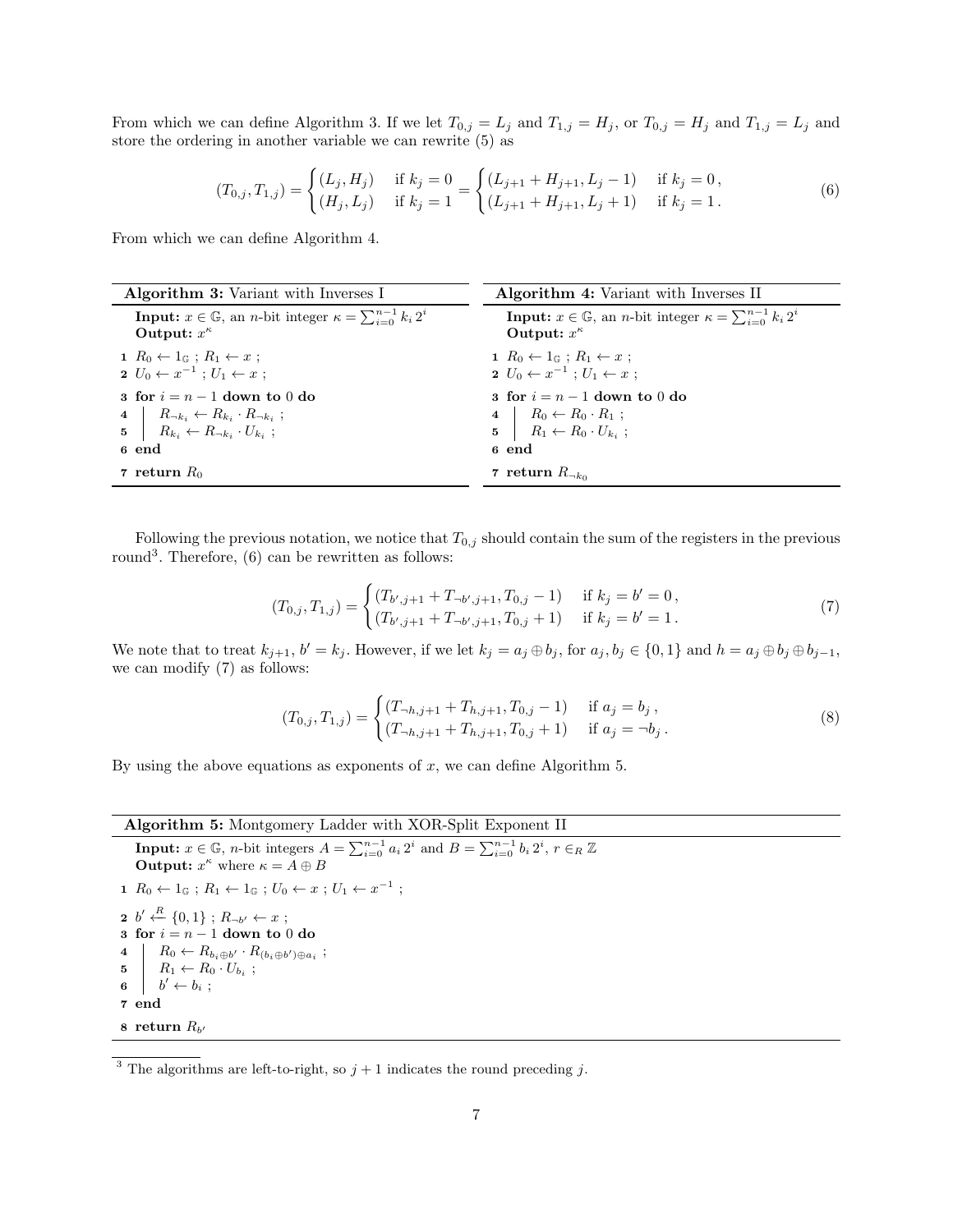Algorithm 5 follows the same sequence of instructions with the MPL. Its correctness can be verified by the fact that at every round the difference  $R_0/R_1 = x$  or  $R_1/R_0 = x$ , as for the usual ladder step. The advantage of Algorithm 5 compared to Algorithm 2, and consequently previously proposed algorithms by Izumi et al. [IISO10], is the elimination of the auxiliary register  $R_2$ . Instead, the auxiliary registers  $U_0, U_1$ manipulate the known fixed value x or  $x^{-1}$  for computational purposes, and they do not require additional computational power or updates when the algorithm is executed.

As previously, if we assume that the values held in registers  $\{R_0, R_1\}$  do not leak we can state the following:

Lemma 2. An implementation of Algorithm 5 is resistant to first-order side-channel analysis.

Proof. It suffices to consider each intermediate state and verify that at least one random mask is applied. Verifying this for an entire group exponentiation would be tedious, but can be simplified if we consider two rounds of Algorithm 5. That is, if we consider round m, where  $0 \le m \le n-2$ , then the following operations are performed:

| 1. $\alpha \leftarrow b_m \oplus b'$       | 5. $\alpha \leftarrow b_{m+1} \oplus b_m$   |
|--------------------------------------------|---------------------------------------------|
| 2. $\beta \leftarrow \alpha \oplus a_m$    | 6. $\beta \leftarrow \alpha \oplus a_{m+1}$ |
| 3. $R_0 \leftarrow R_\alpha \cdot R_\beta$ | 7. $R_0 \leftarrow R_\alpha \cdot R_\beta$  |
| 4. $R_1 \leftarrow R_0 \cdot U_{b_m}$      | 8. $R_1 \leftarrow R_0 \cdot U_{b_{m+1}}$   |

Let the proposition  $\mathcal{P}(n)$  be that round  $n > 0$  is resistant to first-order side-channel analysis for the *n*-th treated bit of the exponent. If consider the first round, we wish to show  $\mathcal{P}(1)$  is true and, in the above code fragment,  $b'$  is set to a random value from  $\{0, 1\}$ . Then, it is easy to see that:

- the results of the operations in lines 3, 4, 7 and 8 are dependent on the random values  $\{R_0, R_1\}$ .
- the results of the operations in lines 1, 2, 5 and 6 are uniformly distributed on  $\{0, 1\}$ .

If we assume that all  $\mathcal{P}(m)$  is true for  $m \in \{1, \ldots, n\}$ , then we consider  $\mathcal{P}(n+1)$  where b' is set to  $b_n$ . As  $b_n$  is one share of a previously treated exponent bit, it is indistinguishable from a random value from  $\{0, 1\}$ . The above statements regarding the results of the operations apply. Hence, by induction we have shown  $\mathcal{P}(n)$  is true for all  $n > 0$ . To complete the proof, we simply note that only half of the code fragment above will need to be considered in the last round.  $\Box$ 

#### 3.3 Boolean Scalar Splitting

In the above, we define group exponentiations applicable to any multiplicatively written group  $\mathbb{G}$ . However, specific groups may have particular characteristics that means the algorithms above are not suitable as described. In this section, we discuss the algorithms in the context of a group formed from the points on an elliptic curve (EC). We define the EC  $\mathcal E$  over a finite field  $\mathbb F_q$ , for a large prime q.  $\mathcal E$  consists of points  $(x, y)$ , with  $x, y$  in  $\mathbb{F}_q$ , that satisfy, for example, the short Weierstraß equation

$$
\mathcal{E}: y^2 = x^3 + a x + b
$$

with  $a, b \in \mathbb{F}_q$ , and the point at infinity denoted **O**. The set  $\mathcal{E}(\mathbb{F}_q)$  is defined as  $\mathcal{E}(\mathbb{F}_q) = \{(x, y) \in \mathcal{E} \mid x, y \in \mathcal{E} \mid x, y \in \mathcal{E} \mid x, y \in \mathcal{E} \mid x, y \in \mathcal{E} \mid x, y \in \mathcal{E} \mid x, y \in \mathcal{E} \mid x, y \in \mathcal{E} \$  $\mathbb{F}_q$  ∪ {O}, where  $\mathcal{E}(\mathbb{F}_q)$  forms an Abelian group under the chord-and-tangent rule and O is the identity element. Alternative equations with different representations of a neutral element are also used in cryptographic algorithms, such as Edwards curves [Edw07,BL09] and Montgomery curves [Mon87]. The scalar multiplication of a given point is a group exponentiation in  $\mathcal E$  that uses elliptic curve arithmetic, i.e. addition between points or scalar multiplication  $[\kappa]$  **P** for some integer  $\kappa < |\mathcal{E}|$ , and is an important part of many cryptographic algorithms.

The algorithms presented above cannot be securely implemented as described because of the neutral element. In the short Weierstraß example, the neutral element  $1_{\mathbb{G}}$  is represented in  $\mathcal E$  as the point at infinity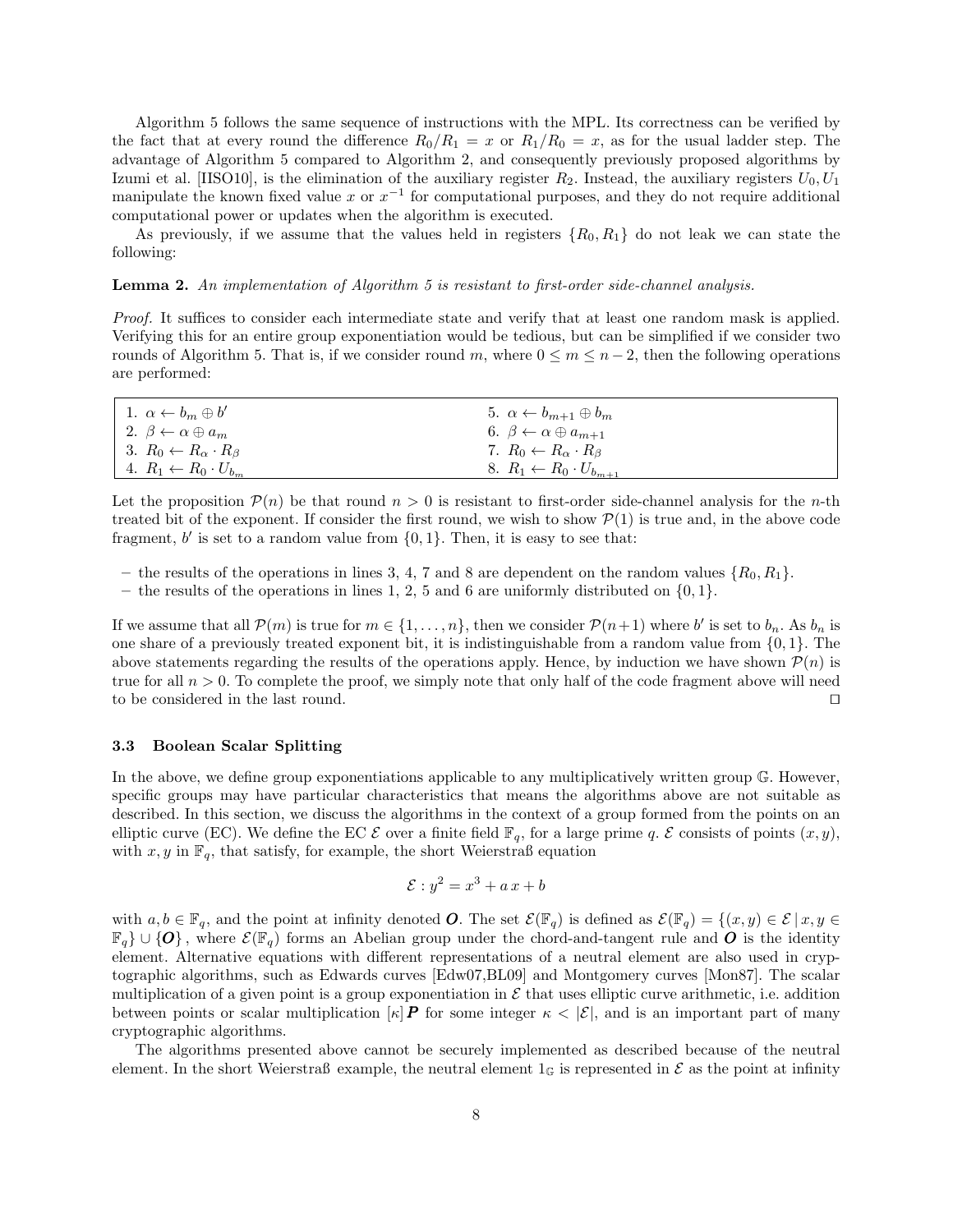O and cannot be manipulated in a regular way. That is, one would typically be obliged to test for a numerical representation of  $\boldsymbol{O}$  and conduct a different operation if it is detected. In practice, one would implement the algorithm such that the most significant bit (assumed to be set to one) is already treated by the preprocessing. For example, Algorithm 2 can be implemented as shown in Algorithm 6, and Algorithm 5 as shown in Algorithm 7.

| <b>Algorithm 6:</b> Montgomery Ladder with XOR-                                                              | <b>Algorithm 7:</b> Montgomery Ladder with XOR-                                                              |
|--------------------------------------------------------------------------------------------------------------|--------------------------------------------------------------------------------------------------------------|
| Split Scalar on an EC                                                                                        | Split Scalar II on an EC                                                                                     |
| <b>Input:</b> $\mathcal{E}, \mathbb{F}_q, P \in \mathcal{E}, n$ -bit integers $A = \sum_{i=0}^{n-1} a_i 2^i$ | <b>Input:</b> $\mathcal{E}, \mathbb{F}_q, P \in \mathcal{E}, n$ -bit integers $A = \sum_{i=0}^{n-1} a_i 2^i$ |
| and $B = \sum_{i=0}^{n-1} b_i 2^i$                                                                           | and $B = \sum_{i=0}^{n-1} b_i 2^i$                                                                           |
| <b>Output:</b> $Q = \kappa  P $ where $\kappa = A \oplus B$                                                  | <b>Output:</b> $Q = \kappa  P $ where $\kappa = A \oplus B$                                                  |
| $1\ R_0 \leftarrow P : R_1 \leftarrow P : R_2 \leftarrow P$                                                  | $1 \ R_0 \leftarrow P : R_1 \leftarrow P$ :                                                                  |
| $2 b' \xleftarrow{R} \{0,1\};$                                                                               | $2 U_0 \leftarrow P : U_1 \leftarrow -P$                                                                     |
| $3 R_{\rightarrow b'} \leftarrow 2 P$ :                                                                      | $3 b' \stackrel{R}{\leftarrow} \{0,1\}$ ;                                                                    |
| 4 for $i = n - 2$ down to 0 do                                                                               | 4 $R_{-\nu'} \leftarrow 2P$ :                                                                                |
| $\begin{array}{ccc} \hbox{5} & R_2 \leftarrow R_{a_i} + R_{\neg a_i} \; ; \end{array}$                       | 5 for $i = n - 2$ down to 0 do                                                                               |
| 6   $R_{a_i} \leftarrow 2 R_{(b_i \oplus b') \oplus a_i}$ ;                                                  | 6   $R_0 \leftarrow R_{b_i \oplus b'} + R_{(b_i \oplus b') \oplus a_i}$ ;                                    |
| $\begin{array}{ccc} \mathbf{7} & \mid & \bm{R}_{\neg a_i} \leftarrow \bm{R}_2 \; ; \end{array}$              | $\begin{array}{ccc} \mathbf{7} & \mid & \bm{R}_1 \leftarrow \bm{R}_0 + \bm{U}_{b_i} \end{array} ;$           |
| $b' \leftarrow b_i$ :<br>8                                                                                   | $\mathbf{s}$   $b' \leftarrow b_i$ ;                                                                         |
| 9 end                                                                                                        | 9 end                                                                                                        |
| 10 return $R_{h'}$                                                                                           | 10 return $R_{h'}$                                                                                           |
|                                                                                                              |                                                                                                              |

As previously, if we assume that the values held in registers  $\{R_0, R_1, R_2\}$  do not leak we can state the following:

Corollary 1. Lemma 1 implies that an implementation of Algorithm 6 is resistant to first-order side-channel analysis.

**Corollary 2.** Lemma 2 implies that an implementation of Algorithm  $\gamma$  is resistant to first-order side-channel analysis.

# 4 Applying Exponent Splitting to Elliptic Curve Cryptography

In this section, we describe how one could apply the above algorithms to ECDSA and ECDH, as the particular security requirements of these algorithms merit further discussion.

## 4.1 Applying Exponent Splitting to ECDSA

For ECDSA, a given base point  $P = (x, y)$  for an EC  $\mathcal E$  over  $\mathbb F_q$ , with private key d and hash function h, the signer that wants to sign a message m picks a random  $\kappa < |\mathcal{E}| = n$  (where  $n = |\mathcal{E}|$  is the order of the curve) and computes

$$
r \stackrel{x}{\leftarrow} [\kappa] \mathbf{P}
$$
 and  $s \leftarrow \kappa^{-1} (h(m) + dr) \bmod |\mathcal{E}|$ .

We denote the extraction of the x-coordinate of a point and its assignment to a variable by  $\frac{x}{\epsilon}$ . The signature of m is the pair:  $\{r, s\}$ . We note that the security of this signature scheme relies on the random value  $\kappa$ remaining unknown to an attacker. Moreover, the nonce  $\kappa$  should be used only once and randomly generated for every new signature, otherwise the private key  $d$  can be trivially derived [Nat09].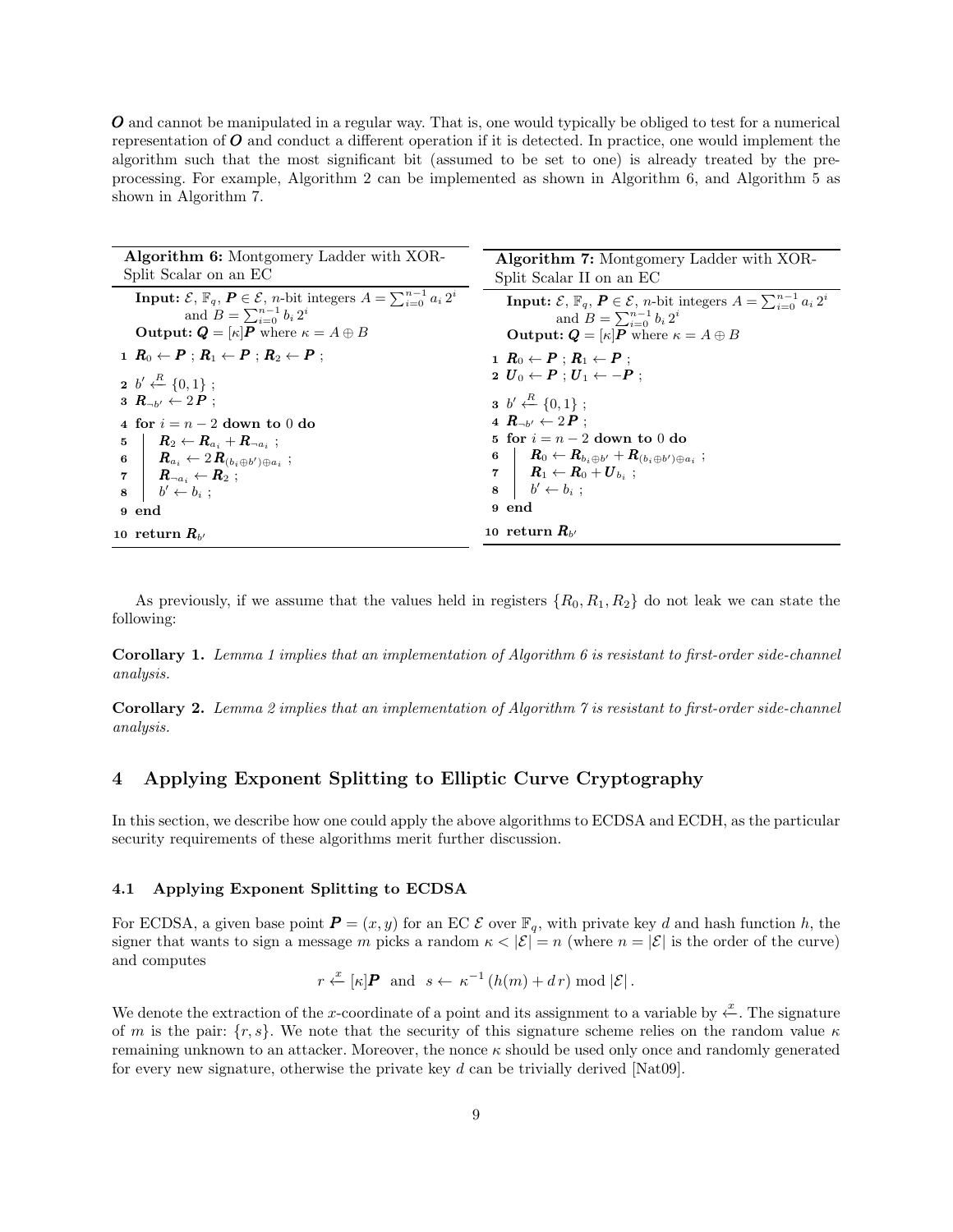**Securing the Scalar Multiplication:** The scalar multiplication  $\kappa |P|$  during the computation of r is a critical operation in ECDSA from a side-channel point of view, because an attacker only needs to derive a small number of bits of  $\kappa$  to obtain the secret key d. For example, a lattice-based analysis can reveal the private key from the knowledge of some bits of the scalar  $\kappa$  [HS01]. In practice, one could use the knowledge of one bit from around 30 signatures or eleven bits from one signature [NNTW05]. Similarly, one needs to prevent an adversary from determining the bit length of the scalar used to prevent a lattice attack.

When implementing a scalar multiplication, one could use any of the algorithms described in the previous section, with extra care required to prevent the bit length of the scalar from leaking. Algorithms 6 and 7 require that the most-significant bit of the scalar is set to one and need further modification to ensure that the bit length of the scalar is not revealed.

In implementing Algorithms 6 or 7, one could add a multiple of the order of the group to the scalar to hide its length [Cor99]. While this would seem to make the algorithms redundant, one could choose a small multiple of the order of the group without considering the longest run of ones or zeros in the bitwise representation of the order. Indeed, one could multiply the order of the group by a power of two such that increasing the bit length is impossible or fixed to a one bit increase. That is, ensure that the carries produced by adding the multiple of the order of the group do not extend the bit length or always extend the bit length. Given the long runs of ones or zeros typically seen in the bitwise representation of the order of many groups formed from the points of an EC, the increase in bit length should be very small [Nat09,BCLN16,Ham15,Ber06]. For example, if we consider P192 defined by NIST [Nat09], where the elliptic curve is defined over  $\mathbb{F}_p$ , with  $p = 2^{192} - 2^{64} - 1$ , then the 128 most-significant bits of p are set to one. If twice the order is added to a nonce then a carry from the most-significant bits will be produced with an overwhelming probability, thus always producing a nonce of 194 bits. However, in some cases, one may wish to ensure that the carry has been produced to prevent a theoretical reduction in the security of a system. That is, one could design attacks around an oracle that indicated the value of the carry, but such an oracle is unlikely to exist.

Alternatively, one could add some more logical functions to allow for the most significant bit to be set to zero. In Algorithms 8 and 9 we show how this could be done for Algorithms 6 and 7, respectively. In both cases we use the variable m to be set to three while the most-significant bits of the scalar,  $A \oplus B$ , are set to zero, allowing the output of operations to be diverted into  $R_2$ . In Algorithm 9, we do this for both operations in the loop and keep the initial state of  $R_0$  and  $R_1$  until after the first bit set to one is treated. Then Algorithm 9 proceeds in the same way as Algorithm 7. Algorithm 8 starts in the same way, using  $m$ to divert the output of the operations into  $\mathbf{R}_2$ . When the most-significant bit of the scalar,  $A \oplus B$ , set to one is treated the output stored in  $R_2$  is copied to either  $R_0$  or  $R_1$ . Then Algorithm 8 proceeds in the same way as Algorithm 6.

As previously, if we assume that the values held in registers  $\{R_0, R_1, R_2\}$  do not leak we can state the following:

#### Proposition 1. An implementation of Algorithm 8 is resistant to first-order side-channel analysis.

*Proof.* We note that the proof is almost identical to that given for Lemma 1. In addition, we can note that  $h$ and m are set initially and remain unchanged until the first bit set to one is encountered. Then h and m are set to zero and have no further impact on the computation. Given that h and m only change at one point that will be fixed for a given exponent it cannot be attacked via a first-order side-channel analysis.  $\square$ 

#### Proposition 2. An implementation of Algorithm 9 is resistant to first-order side-channel analysis.

Proof. We note that the proof is almost identical to that given for Lemma 2. In addition, we can note that s and m are set initially and remain unchanged until the first bit set to one is encountered. Then s and m are set to zero and have no further impact on the computation. Given that s and  $m$  only change at one point that will be fixed for a given exponent it cannot be attacked via a first-order side-channel analysis. ut

We note that Algorithms 8 and 9 require a careful implementation. The computation of h in line 6 of Algorithm 8 and s in line 9 of Algorithm 9 combine the shares of the exponent. However, once the mostsignificant bit of the exponent is treated each shared is zeroed with a logical-AND operation before the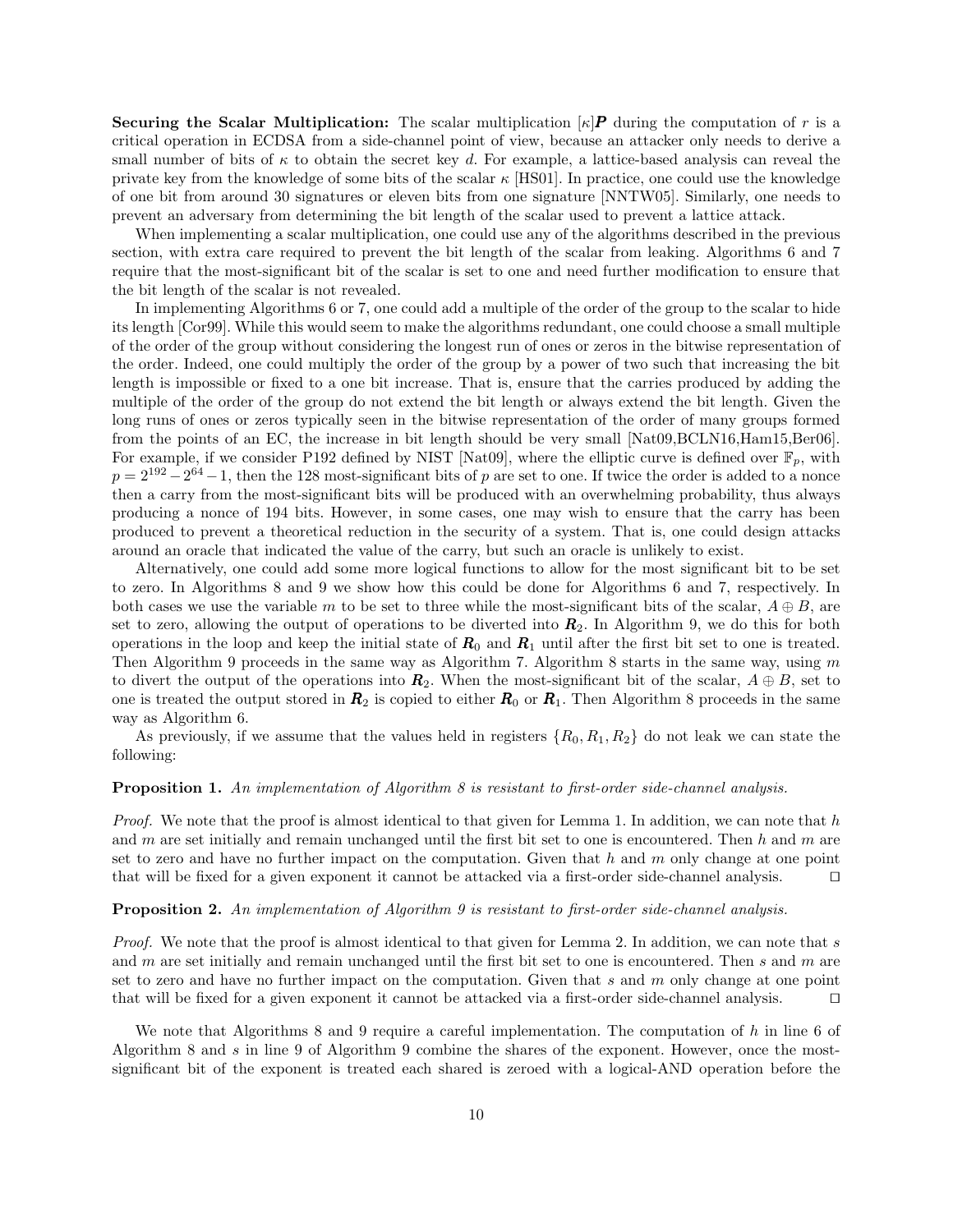| Algorithm 8: Montgomery Ladder with Fixed-<br>Length XOR-Split Scalar on an EC                                                                                                                                                                                                                                                                                                                                                                                                                            | <b>Algorithm 9:</b> Montgomery Ladder with Fixed-<br>Length XOR-Split Scalar II on an EC                                                                                                                                                                                                                                                                                                                                                                                                                                              |
|-----------------------------------------------------------------------------------------------------------------------------------------------------------------------------------------------------------------------------------------------------------------------------------------------------------------------------------------------------------------------------------------------------------------------------------------------------------------------------------------------------------|---------------------------------------------------------------------------------------------------------------------------------------------------------------------------------------------------------------------------------------------------------------------------------------------------------------------------------------------------------------------------------------------------------------------------------------------------------------------------------------------------------------------------------------|
| <b>Input:</b> $\mathcal{E}, \mathbb{F}_q, P \in \mathcal{E}, \ell$ -bit integers $A = \sum_{i=0}^{n-1} a_i 2^i$<br>and $B = \sum_{i=0}^{n-1} b_i 2^i$ where $n \geq \ell$<br><b>Output:</b> $Q = \kappa P$ where $\kappa = A \oplus B$                                                                                                                                                                                                                                                                    | <b>Input:</b> $\mathcal{E}, \mathbb{F}_q, P \in \mathcal{E}, \ell$ -bit integers $A = \sum_{i=0}^{n-1} a_i 2^i$<br>and $B = \sum_{i=0}^{n-1} b_i 2^i$ where $n \geq \ell$<br><b>Output:</b> $Q = [\kappa]P$ where $\kappa = A \oplus B$                                                                                                                                                                                                                                                                                               |
| $1 \ R_0 \leftarrow P : R_1 \leftarrow P : R_2 \leftarrow P$                                                                                                                                                                                                                                                                                                                                                                                                                                              | $1 R_0 \leftarrow P : R_1 \leftarrow P$<br>$2 U_0 \leftarrow P : U_1 \leftarrow -P :$                                                                                                                                                                                                                                                                                                                                                                                                                                                 |
| $2 b' \stackrel{R}{\leftarrow} \{0,1\}$ ; $h \leftarrow 1$ ; $m \leftarrow 3$ ;<br>3 for $i = n - 1$ down to 0 do<br>$\bm{R}_2 \leftarrow \bm{R}_{a_i} + \bm{R}_{\neg a_i}$ ;<br>$\overline{4}$<br>$\bm{R}_{((1+a_i)\vee m)-1} \leftarrow 2\bm{R}_{(h\oplus b_i\oplus b')\oplus a_i};$<br>5<br>$h = m \wedge 1$ :<br>$6\quad$<br>$m=3((h \wedge \neg a_i) \oplus (h \wedge b_i))$ ;<br>$7^{\circ}$<br>$\bm{R}_{((1+\neg a_i)\vee m)-1} \leftarrow \bm{R}_2;$<br>8<br>$b' \leftarrow b_i$ :<br>9<br>10 end | <b>3</b> $b' \stackrel{R}{\leftarrow} \{0,1\}$ ; $h \leftarrow 1$ ; $m \leftarrow 3$ ;<br>4 $\mathbf{R}_{\neg b'} \leftarrow 2\mathbf{P}$ :<br>5 for $i = n - 1$ down to 0 do<br>$\bm{R}_{(1 \vee m) - 1} \leftarrow \bm{R}_{b_i \oplus b'} + \bm{R}_{(b_i \oplus b') \oplus a_i}$<br>6<br>$7 \vert$<br>$ R_{(2\vee m)-1} \leftarrow R_0 + {U}_{b_i};$<br>$8-1$<br>$\vert b' \leftarrow (b_i \wedge \neg n) \oplus (b' \wedge n)$ ;<br>$\mathbf{9}$<br>$s = ((m \wedge \neg a_i) \oplus (m \wedge b_i))$ ;<br>$m=3s;$<br>10<br>11 end |
| 11 return $R_{h'}$                                                                                                                                                                                                                                                                                                                                                                                                                                                                                        | 12 return $R_{h'}$                                                                                                                                                                                                                                                                                                                                                                                                                                                                                                                    |

shares are combined (prior to this any treated bits are always zero). A detailed discussion is beyond the scope of this paper, but one needs to ensure that an implementation does not inadvertently combine these values  $[BGG^+14]$ .

Using an ECDSA Nonce as Two Shares: In this section we describe how one could generate an ECDSA signature where the nonce is only present as two shares. That is, one could generate two random values to represent the two shares of the nonce, and the actual value of the nonce would never appear in the signing device.

We assume that the first half of the signature  $r$  has been generated using one of the scalar multiplication algorithms given above, using shares A and B where the nonce  $\kappa = A \oplus B$ . To compute the inverse of  $κ$  modulo  $|ε|$  we need to change the way that  $κ$  is shared between two variables without revealing any information on  $\kappa$ .

Goubin defined a secure means of modifying two shares such that the secret value is no longer given by the XOR of the shares, but by subtracting one from the other [Gou01]. That is, the relationship  $\kappa = A \oplus B$ becomes  $\kappa \equiv A' - B' \pmod{|\mathcal{E}|}$ . The essential observation of Goubin was that the function

$$
\Phi(a,b): \mathbb{Z}^2 \longrightarrow \mathbb{Z}: a, b \longmapsto (a \oplus b) + b \tag{9}
$$

is affine over  $\mathbb{F}_2$ . If we consider  $\alpha, \beta$  as Boolean shares of x, where  $x = \alpha \oplus \beta$ , then, as defined by Goubin,

$$
x + \alpha = \beta \oplus \Phi(\beta, \gamma) \oplus \Phi(\beta, \gamma \oplus \alpha) , \qquad (10)
$$

for a random variable  $\gamma$ . This is not side-channel resistant in Z because of the carries produced by the addition operations. One needs to use a group  $\mathbb{Z}_{2^k}$ , for some  $k \in \mathbb{Z}_+$ , and have  $\gamma$  be a random value from  $\mathbb{Z}_{2^k}$ . However, we wish to change a Boolean share into an additive share in the group  $\mathbb{Z}_{|\mathcal{E}|}$  where (10) is not valid.

we can modify the shares such that Goubin's mask conversion can be used adding a random multiple of the order of the group as proposed by Coron for other algorithms [Cor99]. One can generate a random integer  $\ell \in \mathbb{Z}_{2^n}$  for some convenient bit length n. The Boolean shares  $(A = \kappa \oplus B, B)$  can be modified to  $(A', B')$  where

$$
(A', B') = (A \oplus \ell |{\mathcal{E}}|, \ell |{\mathcal{E}}| + B) . \tag{11}
$$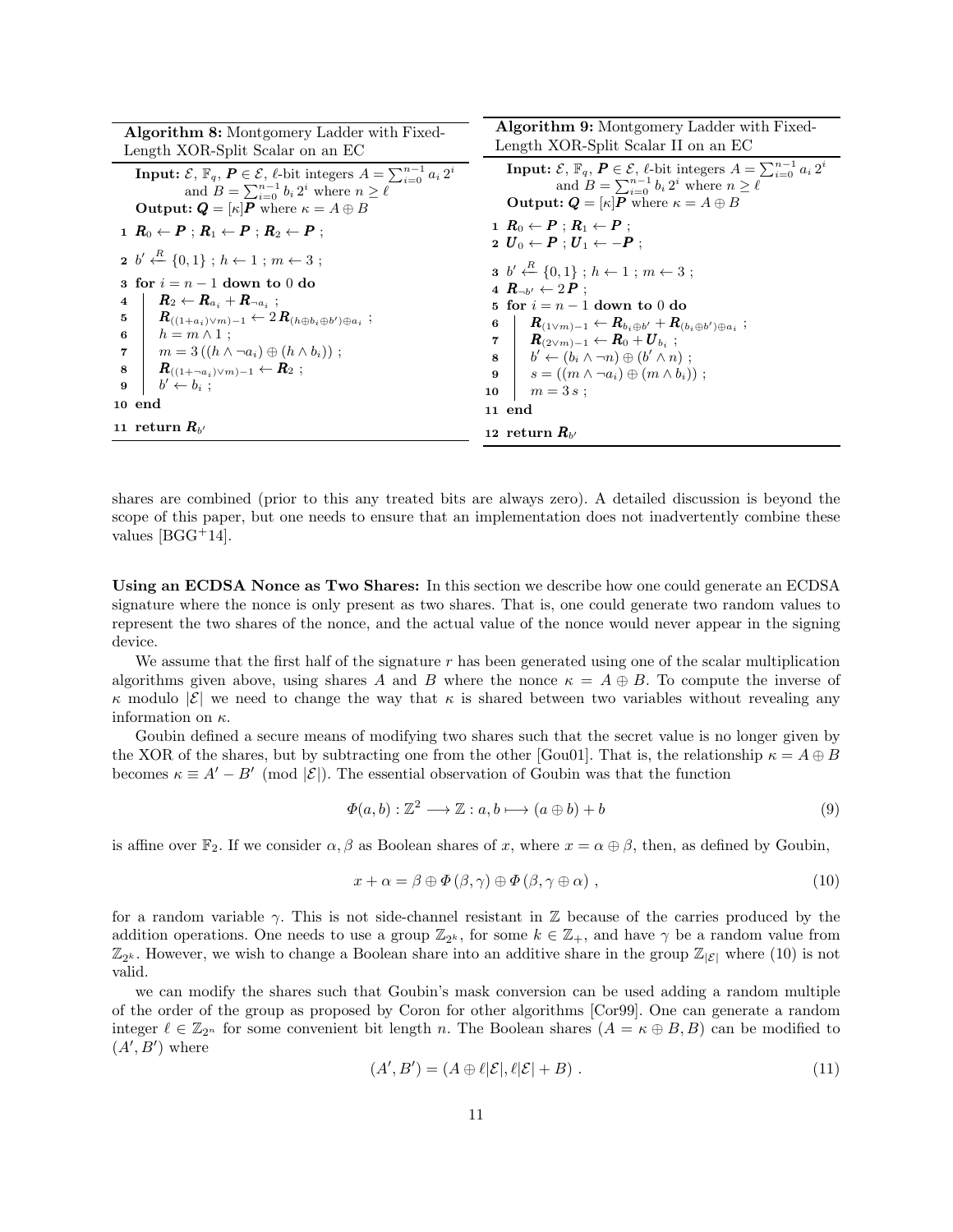We note that this gives  $A' = \kappa \oplus (\ell |\mathcal{E}| + B)$ . If we consider the bit length of  $|\mathcal{E}|$  is m then the above modified shares can be used with (10) using group  $\mathbb{Z}_{2^{n+m}}$  to change the shares  $(A', B')$  to  $(A'', B'')$  where

$$
(A'', B'') = (\kappa + \ell |\mathcal{E}| + B, \ell |\mathcal{E}| + B) \tag{12}
$$

Then A<sup>n</sup> and B<sup>n</sup> can be reduced modulo  $|\mathcal{E}|$  to provide additively split shares of  $\kappa$  in  $\mathbb{Z}_{|\mathcal{E}|}$ . We can generate a random integer  $\omega < |\mathcal{E}|$  and change the shares to a multiplicative split  $(A''', B''')$  where

$$
(A''', B''') = (\omega A'' - \omega B'' \bmod |\mathcal{E}|, \omega).
$$
\n(13)

We note that this gives  $A''' \equiv \omega \kappa \pmod{|\mathcal{E}|}$ . The second part of the signature can be generated from r by computing

$$
s \leftarrow B''' \left( A''''^{-1} \left( h(m) + dr \right) \right) \bmod |\mathcal{E}|.
$$

Thus, using the above, one can generate an ECDSA signature where the nonce  $\kappa$  only exists as two shares. An explicit algorithm requiring 16 operations is given in Algorithm 10.

#### Algorithm 10: Secure Boolean-to-Multiplicative Masking

**Input:**  $A, B \in \mathbb{Z}_{2^n}$ , where  $\kappa = A \oplus B$ ,  $\kappa \in Z_{|\mathcal{E}|}$  and n is the bit length of  $|\mathcal{E}|$ , random value  $\gamma \in \{0, \ldots, 2^n-1\}$ , random value  $\ell \in \{0, \ldots, 2^m-1\}$  where m is the bit length of one computer word and random value  $\omega \in \{1, \ldots, |\mathcal{E}|\}.$ **Output:**  $\kappa \omega \mod |\mathcal{E}|$ .  $x_1 \leftarrow \ell \times |\mathcal{E}|$ ;  $2 B' \leftarrow x_1 + B;$  $3 x_2 \leftarrow B' \oplus B$ ;  $A' \leftarrow A \oplus x_2$ ;  $x_3 \leftarrow A' \oplus \gamma$ ;  $x_4 \leftarrow x_3 + \gamma$ ;  $x_5 \leftarrow B' \oplus \gamma$ ;  $s \ x_6 \leftarrow A' \oplus x_5 ;$  $x_7 \leftarrow x_6 + x_5$  $x_8 \leftarrow A' \oplus x_4;$  $x_9 \leftarrow x_7 \oplus x_8$ ;  $B'' \leftarrow B' \bmod |\mathcal{E}|$ ;  $A'' \leftarrow x_9 \mod |\mathcal{E}|$ ;  $x_{10} \leftarrow B'' \times \omega \mod |\mathcal{E}|$ ;  $x_{11} \leftarrow A'' \times \omega \mod |\mathcal{E}|$ ;  $x_{12} \leftarrow x_{11} - x_{10} \mod |\mathcal{E}|$ ; 17 return  $x_{12}$ ;

Lemma 3. An implementation of Algorithm 10 is resistant to first-order side-channel analysis.

Proof. It suffices to consider each intermediate state and verify that at least one random mask is applied. We consider the intermediate states as:

| 1. $\ell \times  \mathcal{E} $                                                                                                                                                                                       | 10. $(((\ell \times  \mathcal{E}  + B) \oplus \kappa \oplus (\ell \times  \mathcal{E}  + B) \oplus \gamma)$ |
|----------------------------------------------------------------------------------------------------------------------------------------------------------------------------------------------------------------------|-------------------------------------------------------------------------------------------------------------|
| 2. $\ell \times  \mathcal{E}  + B$                                                                                                                                                                                   | $+ ((\ell \times  \mathcal{E}  + B) \oplus \gamma)) \oplus (\ell \times  \mathcal{E}  + B) \oplus \kappa$   |
| 3. $(\ell \times  \mathcal{E}  + B) \oplus B$<br>4. $(\ell \times  \mathcal{E}  + B) \oplus \kappa$                                                                                                                  | 11. $\kappa + \ell \times  \mathcal{E}  + B$                                                                |
| 5. $(\ell \times  \mathcal{E}  + B) \oplus \kappa \oplus \gamma$                                                                                                                                                     | 12. B mod $ \mathcal{E} $                                                                                   |
| 6. $((\ell \times  \mathcal{E}  + B) \oplus \kappa \oplus \gamma) + \gamma$                                                                                                                                          | 13. $\kappa + B \mod  \mathcal{E} $                                                                         |
| 7. $(\ell \times  \mathcal{E}  + B) \oplus \gamma$                                                                                                                                                                   | 14. $B\omega \mod  \mathcal{E} $                                                                            |
| 8. $(\ell \times  \mathcal{E}  + B) \oplus \kappa \oplus (\ell \times  \mathcal{E}  + B) \oplus \gamma$<br>9. $((\ell \times  \mathcal{E}  + B) \oplus \kappa \oplus (\ell \times  \mathcal{E}  + B) \oplus \gamma)$ | 15. $\kappa \omega + B \omega \mod  \mathcal{E} $                                                           |
| $+ ((\ell \times  \mathcal{E}  + B) \oplus \gamma)$                                                                                                                                                                  | 16. $\kappa \omega \mod  \mathcal{E} $                                                                      |

Then, it is easy to see that:

– the results of the operations in lines 1, 2, 3, 7, 12 and 14 are not dependent on the secret  $\kappa$  and cannot be attacked by a first-order side-channel analysis.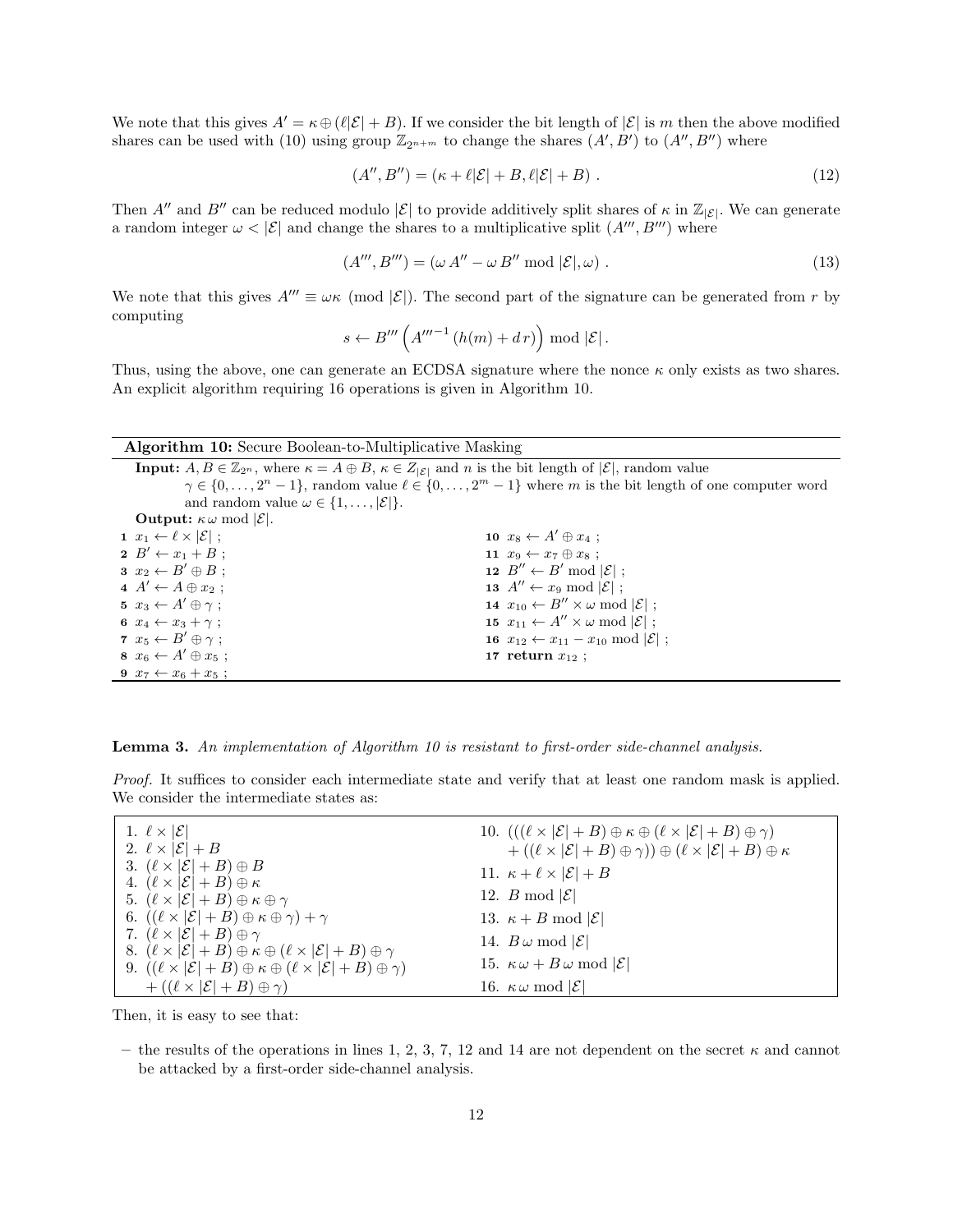– the results of the operations in lines 4, 5, 6, 8, 9, 10, 11, 13, 15 and 16 are dependent on the secret  $\kappa$  but are masked by at least one random value and, therefore, cannot be attacked by a first-order side-channel analysis.

Hence, Algorithm 10 is resistant to first-order side-channel analysis.  $\Box$ 

We note that in the above proof the security of the output of line 10 may not be immediately apparent. We refer the reader to Goubin [Gou01] for a thorough explanation.

### 4.2 Applying Exponent Splitting to ECDH

For ECDH, the basic primitive is to take a public key  $Q$  and compute a scalar multiplication using a private key. This operation has different security requirements to ECDSA. The bit length of the private key does not need to be protected but the input point  $Q$  could be controlled by an adversary. The exponent splitting methods detailed in this paper do not modify the intermediate states generated and one would expect that randomizing projective points would be adequate to provide a secure solution [WMPW98]. However, such multiplicative masking can be problematic if an attacker can choose and input that could produce a point with a coordinate set to zero, which cannot be blinded using a multiplication [Gou03]. Hence, one would need to combine our algorithms with Coron's countermeasures [Cor99] and add a small multiple of the order of the group to the private key before it is used. The bit length of the multiplier needs to be chosen such that an attacker cannot predict the location of a zero-coordinate with sufficient reliability to make is visible in a side-channel attack. Something like 16 bit may be sufficient, depending on the signal-to-noise ratio of the platform. The advantage of combining these countermeasures is that one does not need to consider the longest runs of ones or zeros in the order of the group.

### 5 Security Evaluation

In this section, we discuss the security of the algorithms presented previously, first by making a comparison with the state-of-the-art algorithms and then by showing the resistance of our algorithms against template attacks. Furthermore, we provide a security evaluation of Algorithm 2, proposed in this paper, in terms of noisy leakage security and its resistance to multiple forms of side-channel attack. We note that similar analyses can be carried out for all exponent splitting variants presented in this work.

#### 5.1 Theoretical Comparison with the State-of-the-Art Algorithms

In this subsection, we compare our proposed algorithms with a selection of algorithms discussed in the previous sections and summarize our observations in Table 1.

The first block of algorithms in Table 1, contain exponentiation algorithms using the Montgomery power ladder without splitting the exponent (Algorithm 1), with additive splitting or with variations of XORsplitting (Algorithms 2, 3, 4). Multiplicative or Euclidean splitting are not included in this table, because in terms of security they have the same side-channel resistance as an algorithm with additive splitting. In terms of performance, the number of operations is the similar, unless the values  $s^{k'}$  are precomputed and stored in memory. The second block of algorithms summarizes the behavior of the corresponding scalar multiplication algorithms<sup>4</sup>.

We note that none of the algorithms in their current form can prevent leakage from observing the intermediate values. However, intermediate values can be blinded with a random value at the cost of an inversion (or subtraction for elliptic curves).

<sup>&</sup>lt;sup>4</sup> We do not count XORs, which can be implemented almost for "free" compared to the cost of multiplications  $(M)$ , squaring operations  $(S)$  and modular inversions  $(I)$  in the chosen field or point additions  $(A)$  and doubling operations  $(D)$  on an elliptic curve. The subtraction of points on an elliptic curve has the same cost as an addition, so we do not count them separately.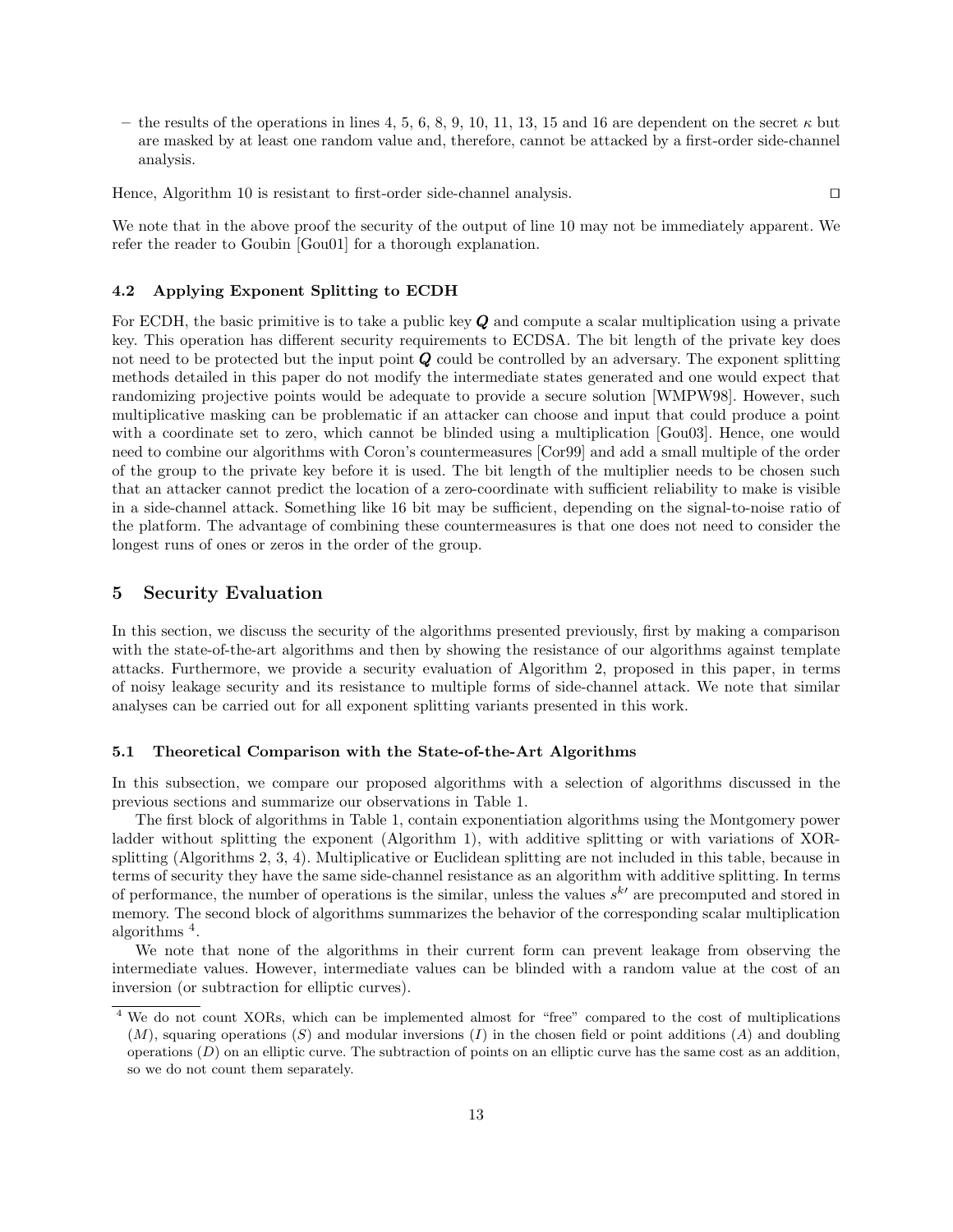| Algorithm                     | toperations                                 | tregisters Hide   ADPA   Interm. |        |   |        |
|-------------------------------|---------------------------------------------|----------------------------------|--------|---|--------|
|                               |                                             |                                  | length |   | Values |
| Algorithm 1                   | $n \cdot M + n \cdot S$                     | 2                                |        | x |        |
| Clavier-Joye [CJ01]           | $2(n \cdot M + n \cdot S)$                  |                                  |        |   |        |
| Algorithm 2                   | $n \cdot M + n \cdot S$                     |                                  |        |   |        |
| Algorithms $3-4$              | $2n \cdot M$                                |                                  |        |   |        |
| Algorithm 5                   | $2n \cdot M$                                |                                  |        |   |        |
| Algorithm 6                   | $(n-1) \cdot A + (n-1) \cdot D$             | 3                                |        |   |        |
| Algorithm 7                   | $2 \cdot (n-1) \cdot A$                     |                                  |        |   |        |
| Itoh et al. $[III03]$ Alg. 8  | $(n-1) \cdot D + (n-1) \cdot A + 1 \cdot I$ | 3                                |        |   |        |
| Izumi et al. [IISO10] Alg. 2] | $(n-1) \cdot D + (n-1) \cdot A$             |                                  |        |   |        |
| Algorithm 8                   | $n \cdot D + n \cdot A$                     |                                  |        |   |        |
| Algorithm 9                   | $2 \cdot n \cdot A$                         |                                  |        |   |        |
|                               | $\mathbf{m}$ ii $\alpha$ . $\mathbf{m}$ ii  |                                  |        |   |        |

Table 1. Comparison Table

### 5.2 Security against Template Attacks

Template Attacks in general are a powerful attack technique because they take advantage of most of the information available in the traces that are measured [CRR02]. An attacker is assumed to possess a device similar to the device under attack, and can build templates for some instructions knowing the power consumption characteristics on a device.

In a template-based DPA, an attacker matches the templates based on different key hypotheses with the recorded power traces [OM07]. The templates that have the best match indicate the key. This type of attack is the best attack in an information theoretic sense and, in a masking scheme like ours, it would work if one could build templates for each share  $a_i$  and  $b_i$ . Simultaneous knowledge of the two shares would be necessary because, for every possible value of the key bit, there are two different possibilities for  $a_i, b_i$  that could give the same result, as follows:

$$
k_i = 1 \Rightarrow (a_i = 0 \text{ and } b_i = 1) \text{ or } (a_i = 1 \text{ and } b_i = 0)
$$
  
 $k_i = 0 \Rightarrow a_i = b_i = 0 \text{ or } a_i = b_i = 1$ 

In operations where  $b\prime$  is also involved, as in line 5 of Algorithm 2, line 4 of Algorithm 5 etc., we need to store the  $b_{i-1}$  value from the templates of the previous round. This procedure seems quite complex and unlikely to succeed in devices with a small signal-to-noise ratio.

Another powerful template attack technique is Online Template Attacks (OTA) [BCP+14]. OTA uses templates of multiples of a known base point  $k\mathbf{P}$ , for some  $k \in \mathbb{Z}$ , and compares them with the result of a specific operation, a doubling operation for example, for every round of the algorithm. Every unprotected implementation of scalar multiplication is vulnerable to OTA, unless the coordinates of the base point are randomized<sup>5</sup>. The algorithms presented in this paper are secure against OTA, because the doubling (or not) of a specific point, does not reveal the bit of the scalar  $k_i$ . We demonstrate this claim, using two algorithms as case studies, one for the case of general group exponentiation and one for elliptic curves. The extension to other algorithms presented in this paper is straightforward.

Algorithm 2: In line 4 we have

$$
R_{a_i} \leftarrow \left(R_{(b_i \oplus b') \oplus a_i}\right)^2 n,
$$

where a squaring is performed and we could make templates for the potential values  $R_0^2$  and  $R_1^2$ , in order to find out which operation is most probable. Let us assume that there is a pattern match of 99% with the value  $R_0^2$ . Even if we know with high probability which value is calculated at this step, we do not know which register is going to be used in the next step using OTA. Moreover, the index 0 can be derived from several combinations of  $a_i, b_i, b'$ . Namely, if  $a_i = b_i = 0, b' = 0$ , or  $a_i = b_i = 1, b' = 0$  or  $a_i = 0, b_i = 1, b' = 1$  or  $a_i = 1, b_i = 0, b' = 1$ . If the previous shares are known, therefore b' is known, there are still two possible

<sup>&</sup>lt;sup>5</sup> Although OTA is initially presented for the case of elliptic curves, the attack can be used against any exponentiation algorithm, as long as templates for certain exponent values can be created.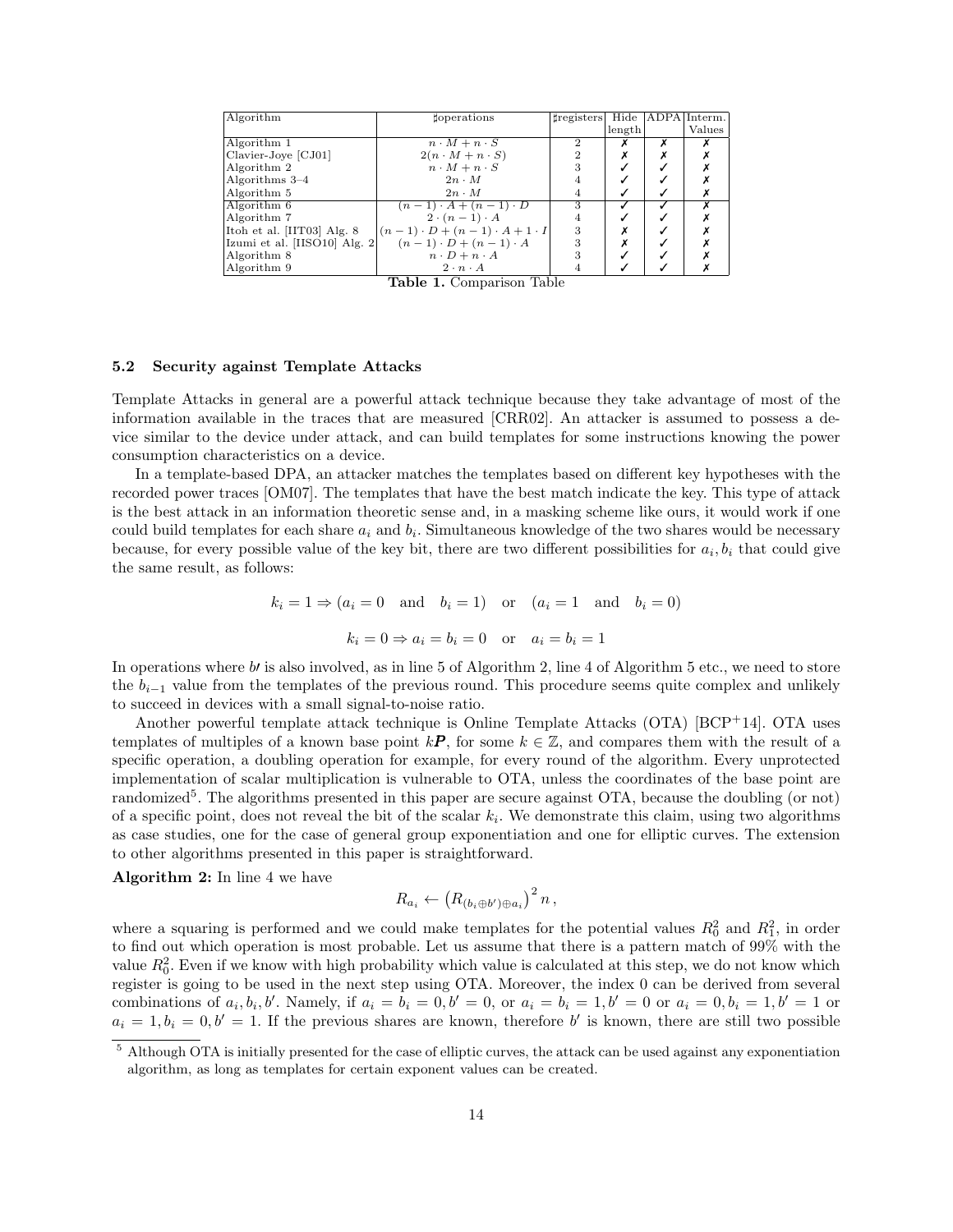values for  $a_i$  and  $b_i$ , that can give the same result with equal probability. The success probability of OTA is then 1/2 which is no better than a random guess.

Algorithm 6: Let us assume that templates on a doubling operation show that in line 6 of Algorithm 8, we have  $2\mathbf{R}_1$ . The possible values of  $a_i, b_i, b'$  that could result in 1 are:  $(a_i = b_i = 0, b' = 1)$ , or  $(a_i = b_i = 1, b' = 1)$ 1) or  $(a_i = 0, b_i = 1, b' = 0)$  or  $(a_i = 1, b_i = 0, b' = 0)$ . The success probability of OTA is again 1/2 if the previous shares are known. We note here, that in both cases, knowledge of the previous bit is not enough to give a success probability of 1/2, but knowledge of at least one of the shares is required.

#### 5.3 Mutual Information-based Evaluation of Boolean Exponent Splitting

Having established that the proposed exponent splitting algorithms are probing-secure against first-order side-channel attacks, we proceed to analyze the noise amplification stage of the proposed countermeasure. Analytically, we perform an evaluation of Boolean exponent splitting (as described by Algorithm 2) using the information-theoretic framework of Standaert et al. [SMY09]. Analogous approaches can be conducted for all exponent splitting algorithms, yielding very similar results. Our analysis considers two sources of leakage, namely data-based leakage and location-based leakage (also known as address leakage). Using these two leakage sources, we demonstrate three possible attack paths against Algorithm 5, covering all possible combinations between leakage sources. Thus we show the noise amplification stage when only data-based leakage is exploited (data attack), when only location-based leakage is exploited (location attack) and finally the noise amplification stage when the adversary combines data and location leakage (hybrid attack).

Notation & MI Metric. In this subsection, random variables are denoted with capital letters. Instances of random variables and constant values are denoted with lowercase letters. Capital bold letters are used for random variable vectors and matrices and calligraphic font denotes sets. All simulations in this section are carried out with the identity leakage function. Observable data-based leakages of a certain intermediate value v are denoted using subscript  $L_v$ . Likewise, observable location-based leakages caused by accessing register  $R_i$ (where i the index) are denoted using subscript  $L_{R-i}$ . To distinguish between data-based leakage and locationbased leakage we use superscript  $L^{data}$  and  $L^{loc}$ . In addition, we assume that different sources of leakage (data, location) have different noise levels i.e. we assume homoscedastic data noise  $N^{data} \sim \mathcal{N}(0, \sigma_{data}^2)$  and homoscedastic location noise  $N^{loc} \sim \mathcal{N}(0, \sigma_{loc}^2)$ . We use the following formula to compute the MI metric.

$$
MI(S; \mathbf{L}) = H[S] + \sum_{s \in \mathcal{S}} Pr[s] \cdot \sum_{\mathbf{m} \in \mathcal{M}^d} Pr[\mathbf{m}] \cdot \int_{\mathbf{l} \in \mathcal{L}^{(d+1)}} Pr[\mathbf{l}|s, \mathbf{m}] \cdot log_2 Pr[s|\mathbf{l}] \ d\mathbf{l}
$$
  
where  $Pr[s|\mathbf{l}] = \frac{\sum_{\mathbf{m}^* \in \mathcal{R}} Pr[\mathbf{l}|s, \mathbf{m}^*]}{\sum_{s^* \in \mathcal{S}} \sum_{\mathbf{m}^* \in \mathcal{R}} Pr[\mathbf{l}|s^*, \mathbf{m}^*]}$ 

Random variable S denotes the secret exponent bit, L denotes the leakage vector and M is a d-dimensional randomness vector that we need to sum over when randomization is in place, i.e. d is the attack order.

Data leakage attack. The first obvious way to recover  $k_{n-1}$  is by observing the data leakage of the values  $b_{n-1}$  and  $a_{n-1}$  at the same time. We run the algorithm for the first two rounds and note the intermediate values that can leak information. We let  $b'$  be a random value from  $R\{0, 1\}$ , then:

| $i = n - 1$                      | $i=n-2$                          |
|----------------------------------|----------------------------------|
| 1. $b_m = b_{n-1} \oplus b'$     | 6. $b_m = b_{n-2} \oplus b'$     |
| 2. $a_m = b_m \oplus a_{n-1}$    | 7. $a_m = b_m \oplus a_{n-2}$    |
| 3. $R_0 = R_{b_m} \cdot R_{a_m}$ | 8. $R_0 = R_{b_m} \cdot R_{a_m}$ |
| 4. $R_1 = R_0 \cdot U_{b_{n-1}}$ | 9. $R_1 = R_0 \cdot U_{b_{n-2}}$ |
| 5. $b' = b_{n-1}$                | 10. $b' = b_{n-2}$               |

As can be observed in above, the value  $b_{n-1}$  is accessed in the first iteration  $(i = n-1)$  three times, once when  $b_m$  is calculated (line 1), once implicitly for the index of  $U_{b_{n-1}}$  (line 4) and finally for b' (line 5). The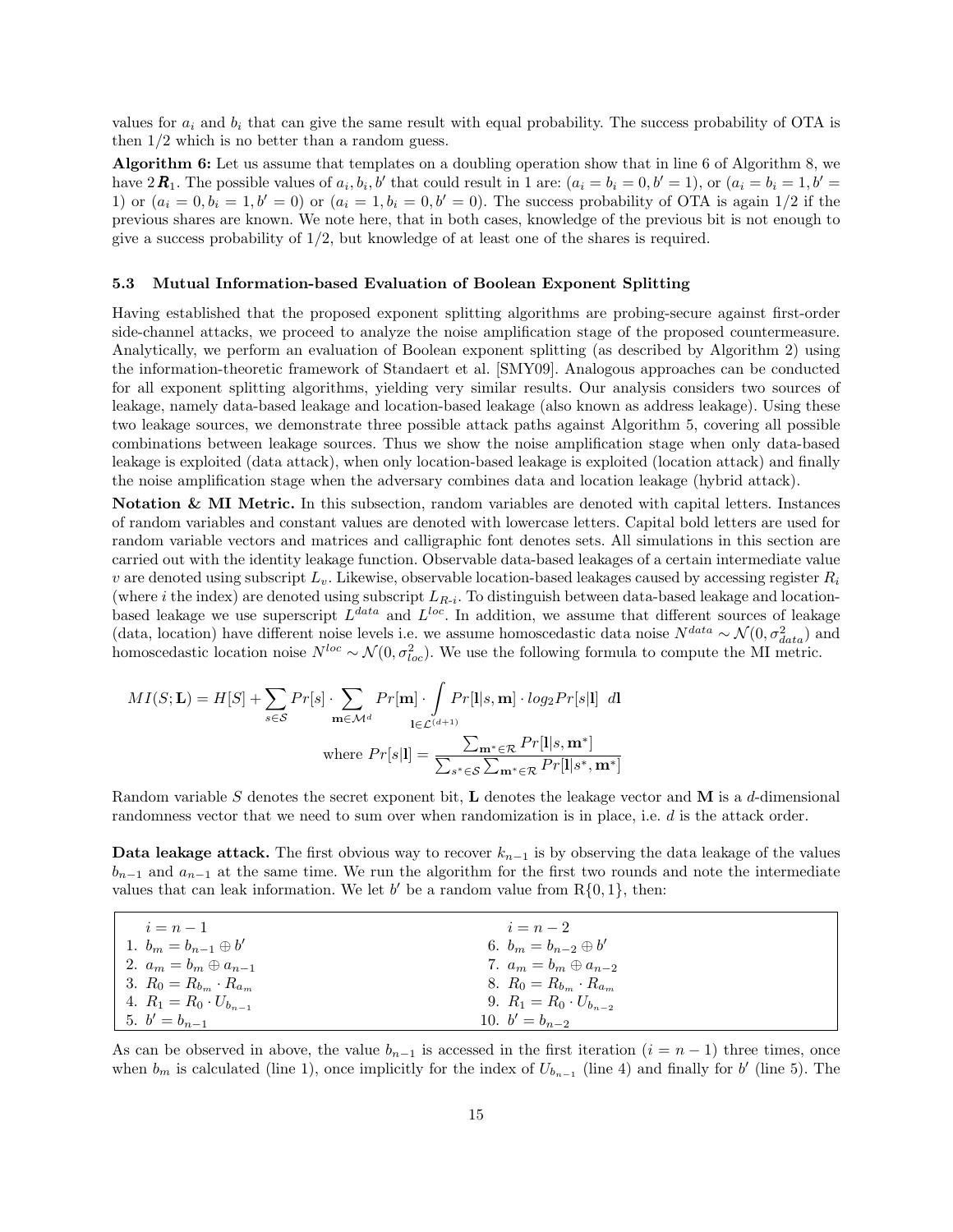value  $a_{n-1}$  is accessed once during the first iteration  $(i = n - 1)$  and it is not used in the second iteration  $(i = n - 2)$ . We notice that the value  $b_{n-1}$  is used implicitly again in the second iteration, since it is equal to b'. An attacker observing the power leakage of this algorithm should be able to probe at two different points in time, in order to observe both leakages  $L_{a_{n-1}}^{data}$ ,  $L_{b_{n-1}}^{data}$  and eventually the key, i.e. we conclude that a secondorder attack is possible for this scheme. Note also that the an adversary with ability to conduct horizontal side-channel attacks [BCPZ16] could observe the leakage of  $b_{n-1}$  multiple times, average them by computing  $\bar{L}_{b_{n-1}}^{data} = \frac{1}{4} * \sum_{j=1}^{4} L_{b_{n-1}}^{data}$  in order to reduce the noise level and finally perform a second-order attack. The results of the MI evaluation are visible in Figure 1. As expected, the exponent splitting scheme performs noise amplification and has a different slope compared to an unprotected exponentiation (Algorithm 3.1). In addition, we observe the curve's horizontal shift to the right caused by the horizontal exploitation of the available leakage, i.e. we can quantify the effect of multiple leaky points for  $b_{n-1}$ .





Fig. 1. MI evaluation for Algorithm 2, using a data leakage attack, with and without horizontal exploitation. Observed leakage vector  $\mathbf{L} = [L_{a_{n-1}}^{data}, L_{b_{n-1}}^{data}].$ 

Fig. 2. MI evaluation for Algorithm 2, using a location leakage attack. Observed leakage vector  $L =$  $[L_{U-i_1}^{loc}, L_{R-i_2}^{loc}, L_{R-i_3}^{loc}].$ 

Location leakage attack. Let us assume that the adversary can distinguish between the manipulation of registers according to which address is accessed, similar to the address-bit DPA attack described in [IISO10]. If the adversary can distinguish between accesses to,  $U_0$  and  $U_1$  for example, a direct consequence is recovery of value  $b_{n-1}$ . To mount a successful attack against Algorithm 5 using solely location-based leakage, we need the simultaneous observation of the address of  $U_{i_1}$  and  $R_{i_2}$  and  $R_{i_3}$ , for indexes  $i_1 = b_{n-1}$  (line 4) and  $i_2 = b_m$  (line 3) and  $i_3 = a_m$  (line 3). Thus, in order to recover  $k_{n-1}$ , we need to observe leakage vector  $L^{loc} = [L^{loc}_{U-i_1}, L^{loc}_{R-i_2}, L^{loc}_{R-i_3}]$ , i.e. perform a third-order attack. The results are visible in Figure 2, where we can observe the noise amplification effect that increases the curve's slope. Naturally, a third-order attack using only location-based leakage tends to be less effective compared to a second-order attack using only data-based leakage. However, depending on the device, exploiting the address dependency may be more effective than exploiting the data dependency. That is, the third-order attack can become more efficient if  $\sigma_{data} > \sigma_{loc}.$ 

Hybrid leakage attack. Lastly, we analyze the scenario in which an adversary can observe both data-based and location-based leakage. Using this information the adversary can use leakage vector  $\mathbf{L} = [L_{a_{n-1}}^{data}, L_{U-b_{n-1}}^{loc}]$ to carry out a second-order attack that uses data leakage to recover bit  $a_{n-1}$  and location leakage with regard to register U to recover bit  $b_{n-1}$ . Since data and location leakage imply different noise levels, i.e.  $(\sigma_{data} \neq \sigma_{loc})$ , we need to represent the available information as a three-dimensional plot, as in Figure 3. The wave-like plot quantifies the attainable information with regard to a particular data and location noise level. Thus, it assists the side-channel evaluator to analyze the scheme's security in a more holistic way that factors in location leakage and demonstrates the tradeoff between data noise and location noise. If for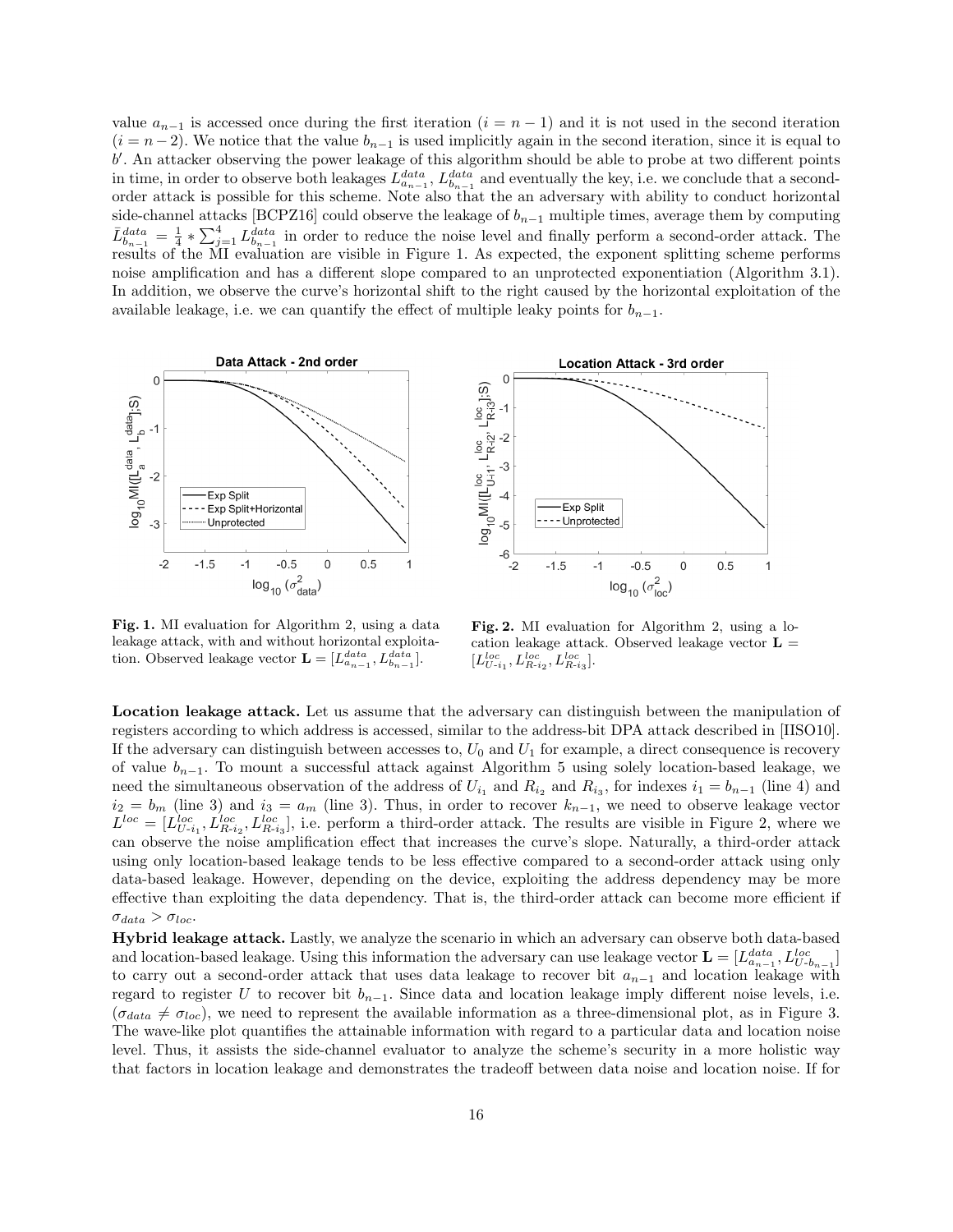instance  $\sigma_{loc} \ll \sigma_{data}$  in the target device, the adversary can directly opt for the hybrid attack, instead of pursing a data-only attack route.

#### Hybrid Data+Location Attack - 2nd order  $\mathsf{Ml}(\mathsf{L}^\mathsf{data}_{\mathsf{a}(n\text{-}1)}, \mathsf{L}^\mathsf{loc}_{\mathsf{U}\text{-}\mathsf{b}(n\text{-}1)}\mathsf{L}^\mathsf{S})$  $\mathbf{1}$  $0.5$ 0 .2  $-2$  $-1$  $-1$  $\boldsymbol{0}$  $\mathbf 0$  $\log_{10}\sigma_{\rm{dd}}^2$  $\overline{c}$  $log_{10}$ r<br>data 1 1 loc

Fig. 3. MI evaluation for Algorithm 5 exponent splitting, using a hybrid leakage attack. Observed leakage vector  $\mathbf{L} = [L_{a_{n-1}}^{data}, L_{U-b_{n-1}}^{loc}].$ 

## 6 Implementation Considerations

In this section, we describe the results of applying Test Vector Leakage Assessment (TVLA) [GJJR11] to implementations of some of the algorithms above. We further describe modifications required to achieve a secure implementation where the hardware architecture can mean that variables that should be independent leak at the same time, potentially unmasking a secret value  $[\text{BGG}^+14]$ .

Our implementations were developed using Xilinx's Zynq zc702 evaluation board. The Zynq zc702 microprocessor contains two ARM7 cores and an FPGA fabric. We used one ARM7 core for our implementations, clocked at 667 MHz, and the FPGA provided a means of triggering an oscilloscope at a convenient point in our implementations. We acquired a trace of the electromagnetic emanations around one of the coupling capacitors.

The test that we used from TVLA is to determine whether there are statistically significant differences in the mean traces of two sets of traces, one acquired with a fixed scalar and the other with random scalar. One would typically randomly interleave acquisitions so that environmental effects are the same for both sets and there are no erroneous indications of leakage, caused, for example, by the least significant bit of a variable used to count the number of acquisitions. In applying this, one would take two sets of data, and conduct Welch's t-test point-by-point to determine whether there is evidence against the null hypothesis that the sets are the same. We determine that leakage is present if we observe values above  $6.63\sigma$  which gives the probability of indicating leakage where no leakage is present, often referred to as a Type I error, of approximately  $1 \times 10^5$  when using traces containing  $3 \times 10^5$  samples. The interested reader is referred to Goodwill et al. [GJJR11] and Schneider and Moradi [SM15] for a thorough description.

We made a straightforward implementation of Algorithm 6 using NIST's P192 curve and conducted a test where we compared a set of traces with a fixed scalar compared to a set of traces with a random scalar. The elliptic curve points were implemented as homogeneous projective points. We use the  $x$  and z-coordinates in conjunction with so-called x-only algorithms for point arithmetic [BJ02], as one would for an implementation of ECDH. The instantaneous electromagnetic emanations around the targeted capacitor were measured during the execution of the first 20 rounds of the implementation. The top-left trace in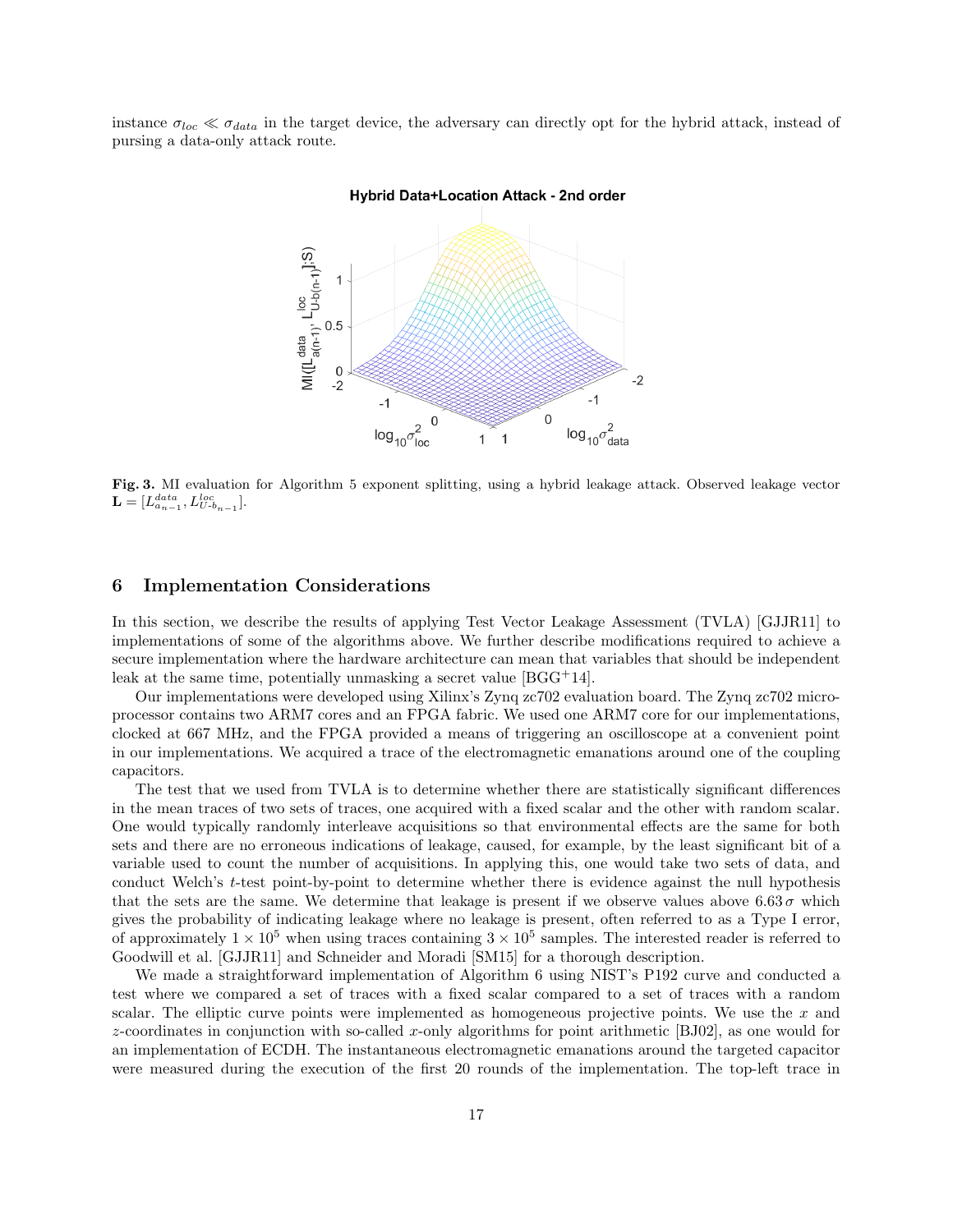

Figure 4 shows the result of a TVLA analysis with  $1 \times 10^3$  traces where leakage can be seen in numerous places.

Fig. 4. From top left to bottom right we show: an unmasked implementation showing leakage after  $1 \times 10^3$  traces, a naïve implementation of Algorithm 6 and a more secure variant both showing leakage after  $1 \times 10^6$  traces, and an implementation of Algorithm 11 that does not show leakage after  $1 \times 10^6$  traces

A straightforward implementation of Algorithm 6 was tested in the same way. The algorithm is similar to that proposed by Izumi et al. [IIT03] but with masking conducted before the execution of the scalar multiplication, rather than on-the-fly. The resulting TVLA traces is shown in the top-right of Figure 4, where we note that significant leakage is present with  $1 \times 10^6$  traces. This is caused by the microprocessor combining values held in registers because of the architecture chosen by the designers [BGG<sup>+</sup>14].

A more secure implementation can be made by computing some of the required indices before the execution of the main loop of the scalar multiplication, as shown in Algorithm 11. We set C to  $B \oplus \left\lfloor \frac{B}{2} \right\rfloor$  such that individual bits of B are masked by adjacent bits. The resulting TVLA trace is shown in the bottom-left of Figure 4, where we observe that there is only one place where we see significant leakage with  $1 \times 10^6$ traces. This leakage occurs because the initial state of  ${R_0, R_1}$  contain  ${P, 2P}$  in some random order. In the first loop of the scalar multiplication  ${R_0, R_1}$  is overwritten with  ${2P, 3P}$  or  ${3P, 4P}$ , in some random order, depending on whether the second most-significant bit of  $\kappa$  is set to 0 or 1, respectively. When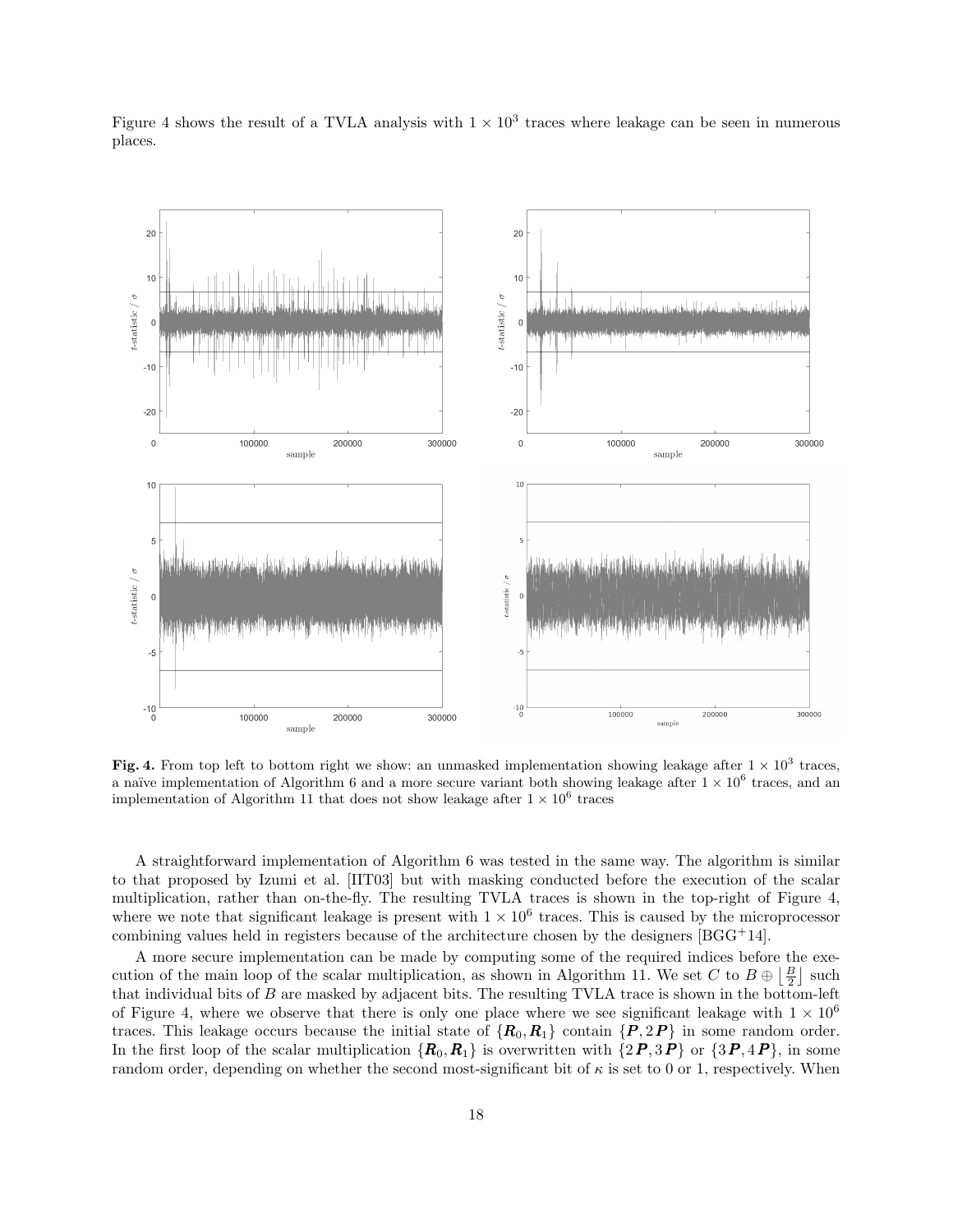$2P$  overwrites  $2P$  the side-channel leakage will be significantly different to any other possible combination. since the Hamming distance will be zero.

| <b>Algorithm 11:</b> Montgomery Ladder with<br>XOR-Split Scalar on an EC                                                                                                                                                                                                                                                                                                                                                                                                                                                                                                                                                                                                                                                   | <b>Algorithm 12:</b> Montgomery Ladder with<br>XOR-Split Scalar II on an EC                                                                                                                                                                                                                                                                                                                                                                                                                                                                                                                                                                                                                                                                                                                                                                                                                                                        |
|----------------------------------------------------------------------------------------------------------------------------------------------------------------------------------------------------------------------------------------------------------------------------------------------------------------------------------------------------------------------------------------------------------------------------------------------------------------------------------------------------------------------------------------------------------------------------------------------------------------------------------------------------------------------------------------------------------------------------|------------------------------------------------------------------------------------------------------------------------------------------------------------------------------------------------------------------------------------------------------------------------------------------------------------------------------------------------------------------------------------------------------------------------------------------------------------------------------------------------------------------------------------------------------------------------------------------------------------------------------------------------------------------------------------------------------------------------------------------------------------------------------------------------------------------------------------------------------------------------------------------------------------------------------------|
| <b>Input:</b> $\mathcal{E}, \mathbb{F}_q, \mathbf{P} \in \mathcal{E}, n$ -bit integers<br>$A = \sum_{i=0}^{n-1} a_i 2^i$ , $B = \sum_{i=0}^{n-1} b_i 2^i$<br><b>Output:</b> $Q = [\kappa]P$ where $\kappa = A \oplus B$<br><b>Uses:</b> $C = \sum_{i=0}^{n-1} c_i 2^i$<br>$1 R_0 \leftarrow P : R_1 \leftarrow P : R_2 \leftarrow P$<br>$2 C \leftarrow B \oplus \left  \frac{B}{2} \right $ ;<br>$3\;\;b'\leftarrow b_{n-1}$ :<br>4 $R_{-\nu} \leftarrow 2P$ :<br>5 for $i = n - 2$ down to 0 do<br>$6 \quad   \quad R_2 \leftarrow R_{a_i} + R_{\neg a_i} \; ;$<br>$\mathbf{z} \mid \mathbf{R}_{a_i} \leftarrow 2 \mathbf{R}_{a_i \oplus c_i}$ ;<br>$8 \mid R_{\neg a_i} \leftarrow R_2;$<br>9 end<br>10 return $R_{bo}$ | <b>Input:</b> $\mathcal{E}, \mathbb{F}_q, P \in \mathcal{E}, n$ -bit integers<br>$A = \sum_{i=0}^{n-1} a_i 2^i$ , $B = \sum_{i=0}^{n-1} b_i 2^i$<br><b>Output:</b> $Q = \kappa  P $ where $\kappa = A \oplus B$<br><b>Uses:</b> $C = \sum_{i=0}^{n-1} c_i 2^i$ and $D = \sum_{i=0}^{n-1} d_i 2^i$<br>$\mathbf{1} \ \ R_0 \leftarrow \boldsymbol{P} : \boldsymbol{R}_1 \leftarrow \boldsymbol{P} :$<br>$2\;\, \pmb{U}_0 \leftarrow \pmb{P}: \pmb{U}_1 \leftarrow -\pmb{P}:$<br>$3\ C \leftarrow B \oplus \left  \frac{B}{2} \right $ ; $D \leftarrow C \oplus A$ ;<br>$4\;\,b'\leftarrow b_{n-1}$ :<br>5 $R_{\rightarrow b'} \leftarrow 2P$ :<br>6 for $i = n - 2$ down to 0 do<br>$\begin{array}{ccc} \mathbf{7} &   & \bm{R}_0 \leftarrow \bm{R}_{c_i} + \bm{R}_{d_i} \end{array} ;$<br>$\mathbf{8}$   $\mathbf{R}_1 \leftarrow \mathbf{R}_0 + \mathbf{U}_{bi}$ ;<br>$9 \mid b' \leftarrow b_i ;$<br>10 end<br>11 return $R_{bo}$ |

A fully secure implementation can be achieved by randomizing the point produced by the doubling operation, by multiplying the  $x$  and  $z$ -coordinate of the resulting point by a random value. In implementing Algorithm 11, this was achieved by randomizing  $R_0$  and  $R_1$  before the main loop of the scalar multiplication. The resulting TVLA trace is shown in the bottom-right of Figure 4, where we observe that there is no significant leakage with  $1 \times 10^6$  traces. An alternative would be to set the coordinates of  $\mathbf{R}_{a_i}$  to zero before setting  $\boldsymbol{R}_{a_i}$  to  $\boldsymbol{R}_2$ .

Algorithm 12 shows the same arguments applied to Algorithm 7. However there is no need to randomize any points during the loops of scalar multiplication. If the redundant representation of the point assigned to  $R_0$  and  $R_1$  is randomized separately to that applied to  $U_0$  an overwrite with a Hamming distance of zero cannot occur.

# 7 Conclusion

In this paper, we show how an exponent can be split into two shares, where the exponent is the XOR sum of the two shares and the cost is typically an extra register and some register copies per bit. A significant advantage over previously proposed exponent splitting methods, which have a prohibitive impact on performance [CJ01]. Our method can also be applied to groups whose order contains long runs of bits set to 0 or 1 without any penalty on performance or security. We showed that our algorithms are secure using formal methods, MI-based evaluation and TVLA on an implementation of Boolean exponent splitting. Furthermore, we showed how an ECDSA signature can be generated by only manipulating shares of the random nonce used to secure the scheme. We note that our method does not prevent an attacker from using the intermediate states generated by the algorithms as a means of attack. However, inexpensive solutions such as randomizing projective points [WMPW98] or Ebeid and Lambert's blinding method for RSA [EL10] can be combined with out method to provide a high level of side-channel resistance.

The algorithms presented above will be more efficient than adding a multiple of the group order to the exponent, since the bit length of the exponent is not increased. Moreover, the resistance to collision attacks is superior, since one would need to conduct several attacks to derive each share and reconstruct the exponent.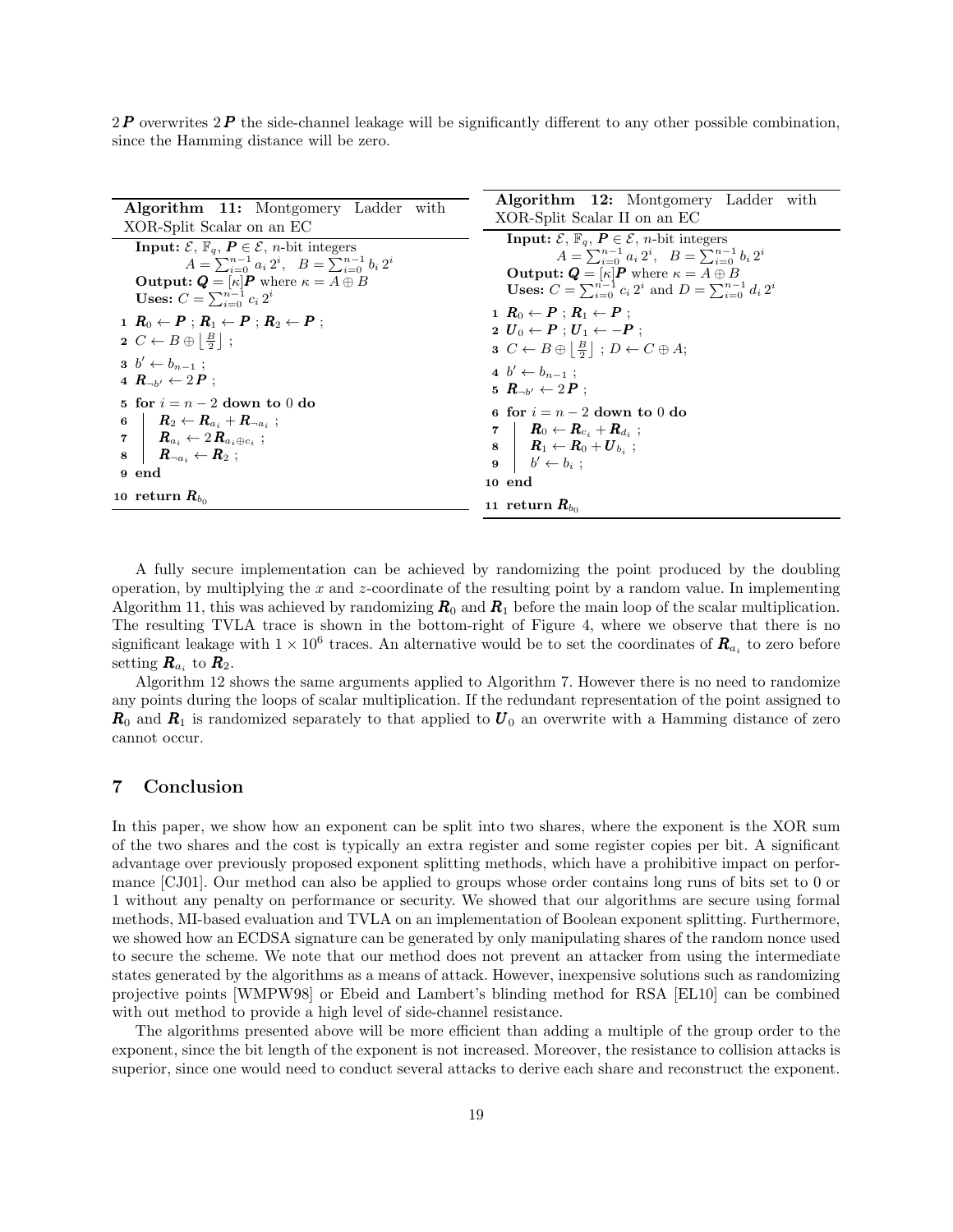Where one is adding a random multiple of the exponent any bits recovered directly relate to bits of the exponent used. It has not yet been shown that one can derive an exponent from gaining partial information on a series of blinded exponents, but significant advances have been made [SI11,Sch14,SW14].

### Acknowledgments

The authors would like to thank Lauren De Meyer and Michael Hamburg for their helpful comments.

# References

| [BCLN16]                    | Joppe W. Bos, Craig Costello, Patrick Longa, and Michael Naehrig. Selecting elliptic curves for cryp-           |
|-----------------------------|-----------------------------------------------------------------------------------------------------------------|
|                             | tography: an efficiency and security analysis. Journal of Cryptographic Engineering, $6(4):259-286$ , $2016$ .  |
| [BCO04]                     | Eric Brier, Christophe Clavier, and Francis Olivier. Correlation power analysis with a leakage model. In        |
|                             | M. Joye and J.-J. Quisquater, editors, CHES 2004, volume 3156 of LNCS, pages 16–29. Springer, 2004.             |
| $[BCP^+14]$                 | Lejla Batina, Lukasz Chmielewski, Louiza Papachristodoulou, Peter Schwabe, and Michael Tunstall.                |
|                             | Online template attacks. In W. Meier and D. Mukhopadhyay, editors, <i>INDOCRYPT 2014</i> , volume 8885          |
|                             | of LNCS, pages $21-36$ . Springer, 2014.                                                                        |
| [BCPZ16]                    | Alberto Battistello, Jean-Sébastien Coron, Emmanuel Prouff, and Rina Zeitoun. Horizontal side-channel           |
|                             | attacks and countermeasures on the ISW masking scheme. In Cryptographic Hardware and Embedded                   |
|                             | Systems - CHES 2016 - 18th International Conference, Santa Barbara, CA, USA, August 17-19, 2016,                |
|                             | Proceedings, pages 23-39, 2016.                                                                                 |
| [Ber06]                     | Daniel J. Bernstein. Curve25519: New Diffie-Hellman speed records. In M. Yung, Y. Dodis, A. Kiayias,            |
|                             | and T. Malkin, editors, PKC 2006, volume 3958 of LNCS, pages 207-228. Springer, 2006.                           |
| $[BGG^+14]$                 | Josep Balasch, Benedikt Gierlichs, Vincent Grosso, Oscar Reparaz, and François-Xavier Standaert. On             |
|                             | the cost of lazy engineering for masked software implementations. In Marc Joye and Amir Moradi,                 |
|                             | editors, CARDIS 2014, volume 8968 of LNCS, pages 64-81. Springer, 2014.                                         |
| [BJ02]                      | Eric Brier and Marc Joye. Weierstraß elliptic curves and side-channel attacks. In David Naccache and            |
|                             | Pascal Paillier, editors, PKC 2002, volume 2274 of LNCS, pages 335-345. Springer, 2002.                         |
| [BL09]                      | Daniel J. Bernstein and Tanja Lange. A complete set of addition laws for incomplete edwards curves.             |
|                             | IACR Cryptology ePrint Archive, 2009:580, 2009.                                                                 |
| [CJ01]                      | Christophe Clavier and Marc Joye. Universal exponentiation algorithm. In C. K. Koç, D. Naccache, and            |
|                             | C. Paar, editors, <i>CHES 2001</i> , volume 2162 of <i>LNCS</i> , pages 300–308. Springer, 2001.                |
| [CJ03]                      | Matthieu Ciet and Marc Joye. (virtually) free randomization techniques for elliptic curve cryptography.         |
|                             | In S. Qing, D. Gollmann, and J. Zhou, editors, ICICS 2003, volume 2836 of LNCS, pages 348-359.                  |
|                             | Springer, 2003.                                                                                                 |
| [Cor99]                     | Jean-Sébastien Coron. Resistance against differential power analysis for elliptic curve cryptosystems. In       |
|                             | C. K. Koç and C. Paar, editors, CHES 1999, volume 1717 of LNCS, pages 292-302. Springer, 1999.                  |
| [CRR02]                     | Suresh Chari, Josyula R. Rao, and Pankaj Rohatgi. Template attacks. In CHES 2002, pages 13–28,                  |
|                             | 2002.                                                                                                           |
| $\left[\text{Edw07}\right]$ | Harold M. Edwards. A normal form for elliptic curves. In Cetin .K. Koç and Christof Paar, editors,              |
|                             | Bulletin of the American Mathematical Society, volume 44, pages 393-422, 2007. http://www.ams.org/              |
|                             | journals/bull/2007-44-03/S0273-0979-07-01153-6/home.html.                                                       |
| [EL10]                      | Nevine Maurice Ebeid and Rob Lambert. A new CRT-RSA algorithm resistant to powerful fault attacks.              |
|                             | In WESS 2010, page 8. ACM, 2010.                                                                                |
| [FRV14]                     | Benoit Feix, Mylène Roussellet, and Alexandre Venelli. Side-channel analysis on blinded regular scalar          |
|                             | multiplications. In W. Meier and D. Mukhopadhyay:, editors, <i>INDOCRYPT</i> 2014, volume 8885 of <i>LNCS</i> , |
|                             | pages $3-20$ . Springer, 2014.                                                                                  |
| [GJJR11]                    | Gilbert Goodwill, Benjamin Jun, Josh Jaffe, and Pankaj Rohatgi. P.: A testing methodology for side              |
|                             | channel resistance validation, 2011. NIST non-invasive attack testing workshop.                                 |
| [GMO01]                     | Karine Gandolfi, Christophe Mourtel, and Francis Olivier. Electromagnetic analysis: Concrete results.           |
|                             | In C. K. Koç, D. Naccache, and C. Paar, editors, CHES 2001, volume 2162 of LNCS, pages 251-261.                 |
|                             | Springer, 2001.                                                                                                 |
| [Gou01]                     | Louis Goubin. A sound method for switching between Boolean and arithmetic masking. In C. K. Koç,                |
|                             | D. Naccache, and C. Paar, editors, <i>CHES 2001</i> , volume 2162 of <i>LNCS</i> , pages 3-15. Springer, 2001.  |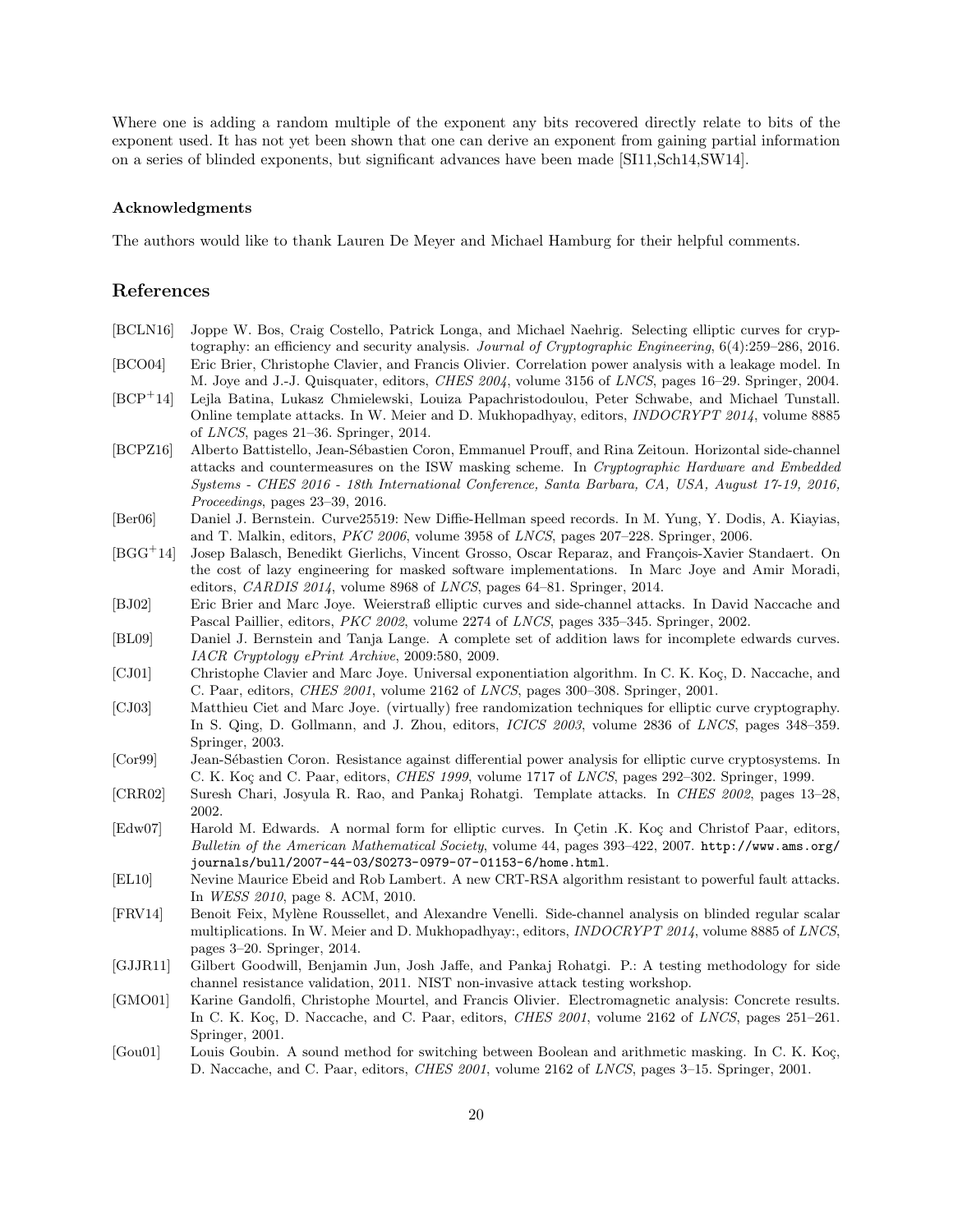- [Gou03] Louis Goubin. A refined power-analysis attack on elliptic curve cryptosystems. In Yvo Desmedt, editor, PKC 2003, volume 2567 of LNCS, pages 199–210. Springer, 2003.
- [Ham15] Michael Hamburg. Ed448-Goldilocks, a new elliptic curve. Cryptology ePrint Archive, Report 2015/625, 2015. http://eprint.iacr.org/2015/625.
- [HKT15] Neil Hanley, HeeSeok Kim, and Michael Tunstall. Exploiting collisions in addition chain-based exponentiation algorithms using a single trace. In K. Nyberg, editor, CT-RSA 2015, volume 9048 of LNCS, pages 431–448. Springer, 2015.
- [HS01] Nick Howgrave-Graham and Nigel P. Smart. Lattice attacks on digital signature schemes. Des. Codes Cryptography, 23(3):283–290, 2001.
- [IISO10] Masami Izumi, Jun Ikegami, Kazou Sakiyama, and Kazou Ohta. Improved countermeasures against address-bit DPA for ECC scalar multiplication. In G. De Michell, B. M. Al-Hashimi, W. Müller, and E. Macii, editors, DATE 2010, pages 981–984. IEEE, 2010.
- [IIT02] Kouichi Itoh, Tetsuya Izu, and Masahiko Takenada. Address-bit differential power analysis of cryptographic schemes OK-ECDH and OK-ECDSA. In B. S. Kaliski Jr., Ç. K. Koç, and C. Paar, editors, CHES 2002, volume 2523 of LNCS, pages 129–143. Springer, 2002.
- [IIT03] Kouichi Itoh, Tetsuya Izu, and Masahiko Takenada. A practical countermeasure against address-bit differential power analysis. In C. D. Walter, C. K. Koç, and C. Paar, editors, CHES 2003, volume 2779 of LNCS, pages 382–396. Springer, 2003.
- [JY02] Marc Joye and Sung-Ming Yen. The Montgomery powering ladder. In B. S. Kaliski Jr., editor, CHES 2002, volume 2523 of LNCS, pages 291–302. Springer, 2002.
- [KJJ99] Paul Kocher, Josh Jaffe, and Ben Jun. Differential power analysis. In M. J. Wiener, editor, CRYPTO '99, volume 1666 of LNCS, pages 388–397. Springer, 1999.
- [KKYH10] HeeSeok Kim, Tae Hyun Kim, Joong Chui Yoon, and Seokhie Hong. Practical second-order correlation power analysis on the message blinding method and its novel countermeasure for RSA. ETRI Journal, 32(1):102–111, 2010.
- [Koc96] Paul Kocher. Timing attacks on implementations of Diffie-Hellman, RSA, DSS, and other systems. In N. Koblitz, editor, CRYPTO '96, volume 1109 of LNCS, pages 104–113. Springer, 1996.
- [LTT15] Duc-Phong Le, Chik-How Tan, and Michael Tunstall. Randomizing the Montgomery powering ladder. In R. N. Akram and S. Jajodia, editors, WISTP 2015, volume 9311 of LNCS, pages 155–170. Springer, 2015.
- [MD99] Thomas S. Messerges and Ezzy A. Dabbish. Investigations of power analysis attacks on smartcards. In Scott B. Guthery and Peter Honeyman, editors, *Smartcard 1999*. USENIX Association, 1999.
- [MDS99] Thomas S. Messerges, Ezzy A. Dabbish, and Robert H. Sloan. Power analysis attacks of modular exponentiation in smartcards. In Çetin Kaya Koç and Christof Paar, editors, CHES'99, volume 1717 of LNCS, pages 144–157. Springer, 1999.
- [ML14] Jörn-Marc Schmidt Torsten Schütze Manfred Lochter, Johannes Merkle. Requirements for standard elliptic curves. Cryptology ePrint Archive, Report 2014/832, 2014. https://eprint.iacr.org/2014/832.
- [MMS01] David May, Henk L. Muller, and Nigel P. Smart. Random register renaming to foil DPA. In Cetin Kaya Koc, David Naccache, and Christof Paar, editors, *CHES 2001*, volume 2162 of *LNCS*, pages 28–38. Springer, 2001.
- [Mon87] Peter L. Montgomery. Speeding the Pollard and elliptic curve methods of factorization. Mathematics of Computation, 48(177):243–264, 1987.
- [Nat09] National Institute of Standards and Technology (NIST). Recommended elliptic curves for federal government use. In the appendix of FIPS 186-3, available from http://csrc.nist.gov/publications/fips/ fips186-3/fips\_186-3.pdf, June 2009.
- [NNTW05] David Naccache, Phong Q. Nguyen, Michael Tunstall, and Claire Whelan. Experimenting with faults, lattices and the DSA. In S. Vaudenay, editor, PKC 2005, volume 3386 of LNCS, pages 16–28. Springer, 2005.
- [NP16] Christophe N`egre and Thomas Plantard. Efficient regular modular exponentiation using multiplicative half-size splitting. Journal of Cryptographic Engineering, pages 1–9, 2016.
- [OM07] Elisabeth Oswald and Stefan Mangard. Template attacks on masking resistance is futile. In CT-RSA, volume 4377 of LNCS, pages 243–256. Springer, 2007.
- [QS01] Jean-Jacques Quisquater and David Samyde. Electromagnetic analysis (EMA): Measures and countermeasures for smart cards. In I. Attali and T. P. Jensen, editors, E-smart 2001, volume 2140 of LNCS, pages 200–210. Springer, 2001.
- [RSA78] Ron Rivest, Adi Shamir, and Leonard M. Adleman. Method for obtaining digital signatures and publickey cryptosystems. Communications of the ACM, 21(2):120–126, 1978.